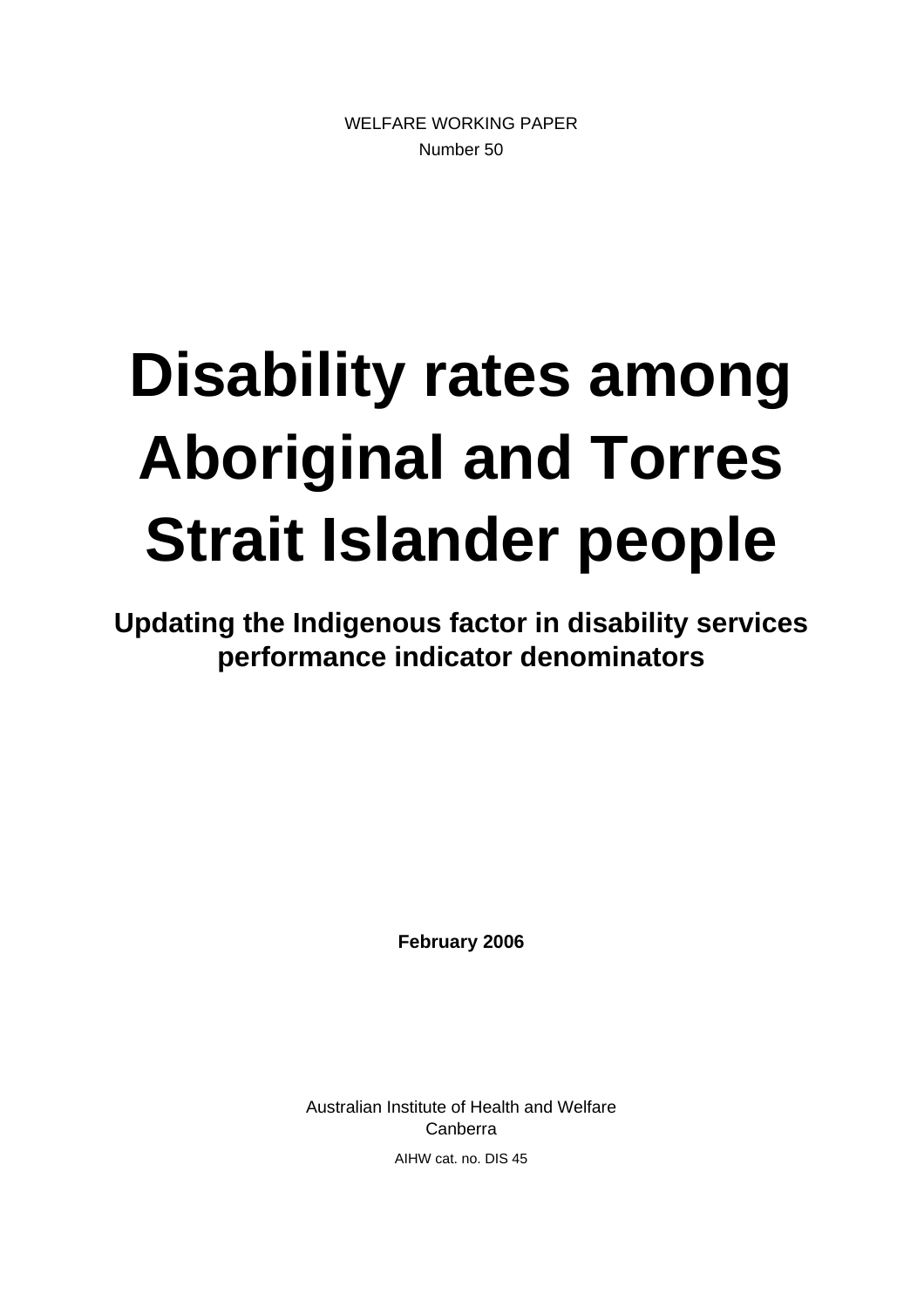© Australian Institute of Health and Welfare 2006

This work is copyright. Apart from any use as permitted under the *Copyright Act 1968*, no part may be reproduced without prior written permission from the Australian Institute of Health and Welfare. Requests and enquiries concerning reproduction and rights should be directed to the Head, Business Promotion and Media Unit, Australian Institute of Health and Welfare, GPO Box 570, Canberra ACT 2601.

A complete list of the Institute's publications is available from the Business Promotion and Media Unit, Australian Institute of Health and Welfare, GPO Box 570, Canberra ACT 2601, or via the Institute's website at <http://www.aihw.gov.au>.

#### **Suggested citation**

AIHW 2006. Disability rates among Aboriginal and Torres Strait Islander people—updating the Indigenous factor in disability services performance indicator denominators. AIHW Cat. No. DIS 45 Canberra: AIHW (Welfare Working Paper Series number 50).

#### **Australian Institute of Health and Welfare**

Board Chair Hon. Peter Collins, AM, QC

Acting Director Dr Ching Choi

Any enquiries about or comments on this publication should be directed to: Cathy Hotstone (Functioning and Disability Unit) Australian Institute of Health and Welfare GPO Box 570 Canberra ACT 2601

Phone: (02) 6244 1135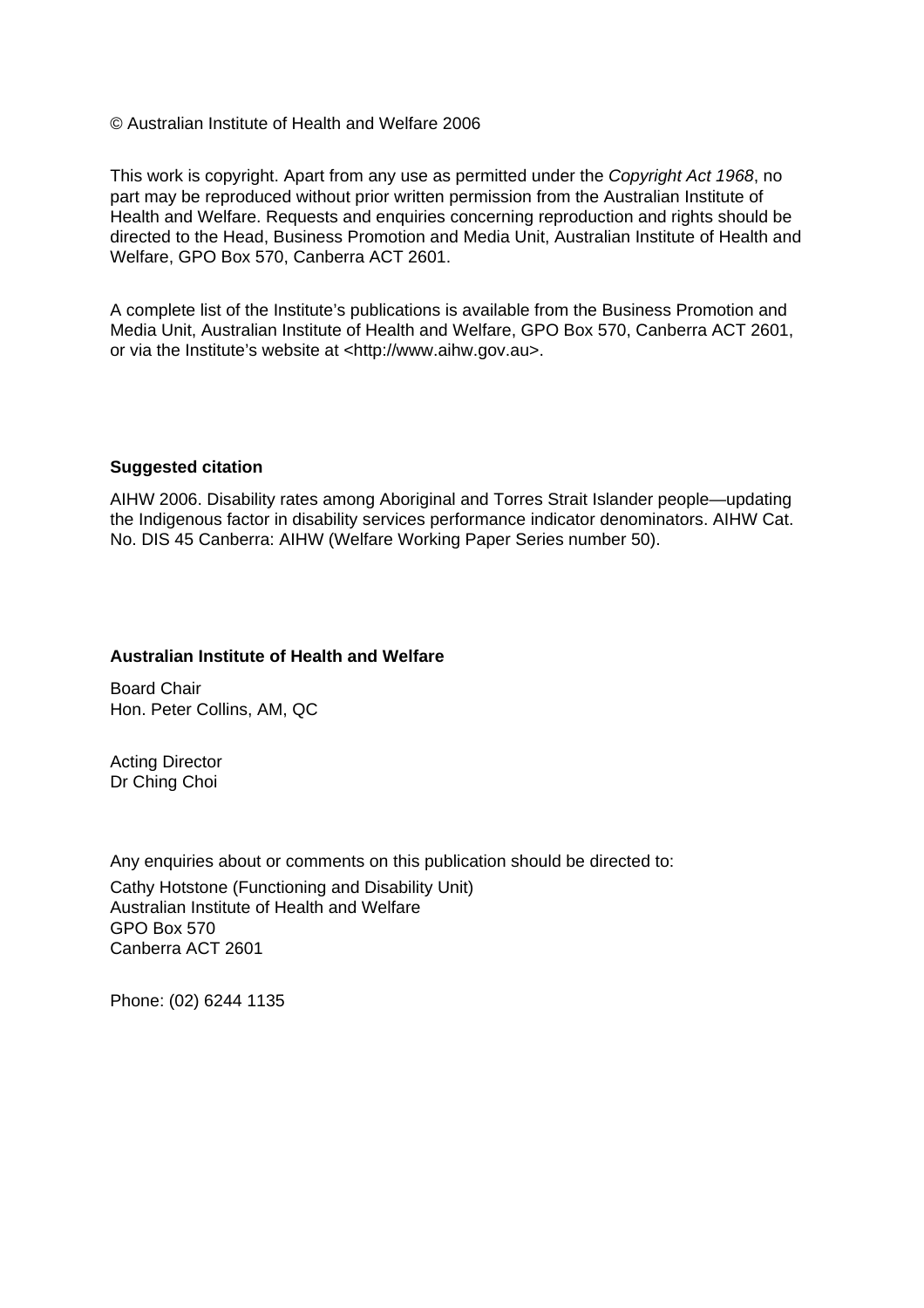## **Introduction**

For the first time, information on the prevalence of disability in the Aboriginal and Torres Strait Islander population is available, from the 2002 National Aboriginal and Torres Strait Islander Social Survey (NATSISS). The NATSISS includes a short set of questions relating to disability that provide data comparable with that obtained from the 2002 General Social Survey (GSS) for the Australian population. A recent comparison of the disability status of Indigenous and non-Indigenous people based on prevalence estimates from these two national surveys confirmed long-held beliefs that severe or profound disability rates are more than twice as high among Indigenous people (AIHW & ABS, 2005). The purpose of this paper is to propose an update of the Indigenous factor used in Commonwealth State/Territory Disability Agreement (CSTDA) performance indicators.

National Disability Administrators have accepted the paper's recommendation that the existing weight of 2.0 that is currently applied to the number of Indigenous people in 'potential population' calculations be updated to a weight of 2.4 based on the new prevalence estimates.

## **Background**

The 'potential population' is an estimate of the number of people who may at some time require access to specialist disability services and is used as the denominator of national performance indicators for disability services. The estimate is based on the premise that the presence of 'severe or profound core activity limitation'1 (meaning that a person sometimes or always needs assistance with activities of self-care, mobility or communication) is an important population indicator of the need for CSTDA services.

The 'potential population' is calculated for each state and territory using national age-sex-standardised prevalence estimates from the Australian Bureau of Statistics Survey of Disability, Ageing and Carers. A variety of 'potential population' estimates are currently in use, each calculated slightly differently depending on the type of service provided—employment, respite, or all other services. The recent AIHW report on the CSTDA National Minimum Data Set (NMDS) (AIHW 2005) provides a description of the current 'potential population' estimates and how they are calculated.

Nearly ten years ago the AIHW proposed an Indigenous factor for use in the calculation of the 'potential population' (AIHW 1997). At this time, there were no extensive data on disability among Aboriginal and Torres Strait Islander people. There were, however, data indicating higher rates of disabling conditions, such as injury, and respiratory and circulatory disease. With higher rates of disabling conditions, it could be expected that the rate of severe or profound core activity

<sup>1</sup> For an outline of relevant Australian disability survey terms see Appendix 2.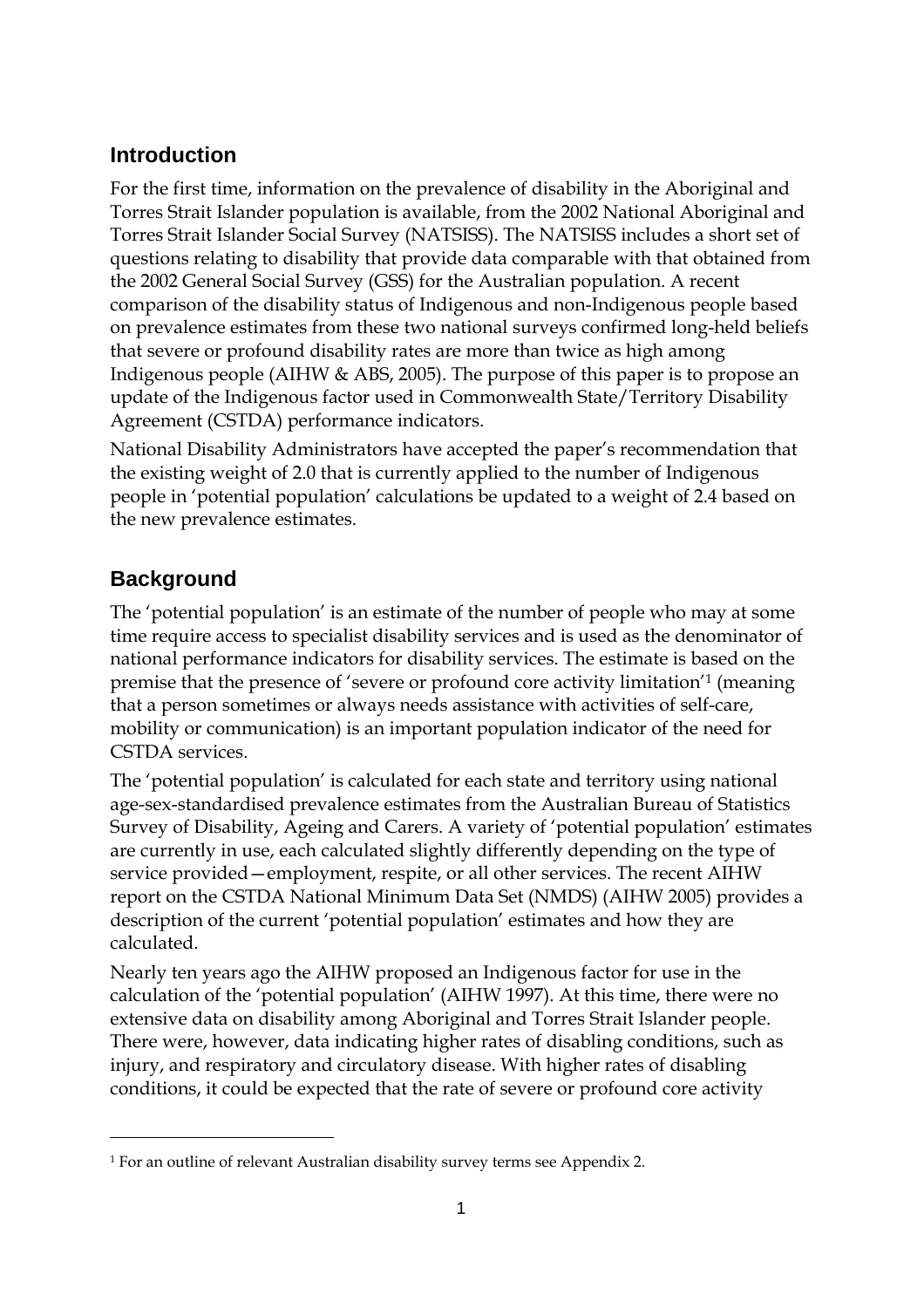limitation would also be higher. In this case, jurisdictions with a larger proportion of Indigenous people would have a greater potential need for services. The size of the Indigenous population can, then, be seen as an additional indicator of the potential need for services within a jurisdiction and should be considered when calculating the 'potential population'. It was on this basis that the AIHW recommended adjusting 'potential population' estimates with an Indigenous factor, calculated by weighting the Indigenous population in each jurisdiction.

Without extensive data on disability rates within the Indigenous population, it was difficult to determine the appropriate size of an Indigenous factor or weight. Disability support services data from the CSDA MDS2 provided an alternative data source. These data indicated that the proportion of Indigenous people in the Northern Territory using CSDA services was approximately twice as high as the proportion of non-Indigenous people. One the basis of this finding and other data, the AIHW proposed that a weighting of 2 be applied to the number of Indigenous people in each jurisdiction when calculating the 'potential population' (AIHW 1997).

The proposal to include an Indigenous factor with a weighting of 2 in 'potential population' calculations was adopted by the Disability Services Working Group advising on the construction of the Report on Government Services. The adjusted 'potential population' has since been used in AIHW reports on the CSDA/CSTDA NMDS. It is also used in CSTDA annual public reports (published by National Disability Administrators) and annually in the Report on Government Services (SCRCSSP 2005). In broad terms, the inclusion of an Indigenous factor in 'potential population' calculations means that state and territory estimates are adjusted up or down to reflect the relative size of the Indigenous population in that jurisdiction.

## **National Aboriginal and Torres Strait Islander Social Survey 2002**

With the release of the 2002 NATSISS, it is now possible to estimate the prevalence of severe or profound core activity limitation among the Indigenous population (see Table 1). This provides the opportunity to update the Indigenous factor to be based on differences in rates of severe or profound core activity limitation between the Indigenous and non-Indigenous populations.

First, there are some features of this new data source that need to be understood. The 2002 NATSISS includes people aged 15 years and over. There are a number of 'screening' questions used to establish disability status and disability type. A person was regarded as having a disability or long-term health condition if they had one of a number of conditions, which had lasted, or was likely to last, for six months or more and which limited or restricted a person's ability to perform everyday activities. People identified as having a disability or long-term health condition were then asked further questions to establish their level of limitations in one or more 'core activities' of daily living (self-care, mobility, communication).

<sup>2</sup> The Commonwealth-State Disability Agreement Minimum Data Set (CSDA MDS) was the predecessor to the CSTDA NMDS. The collection was redeveloped and was renamed the CSTDA NMDS in 2002.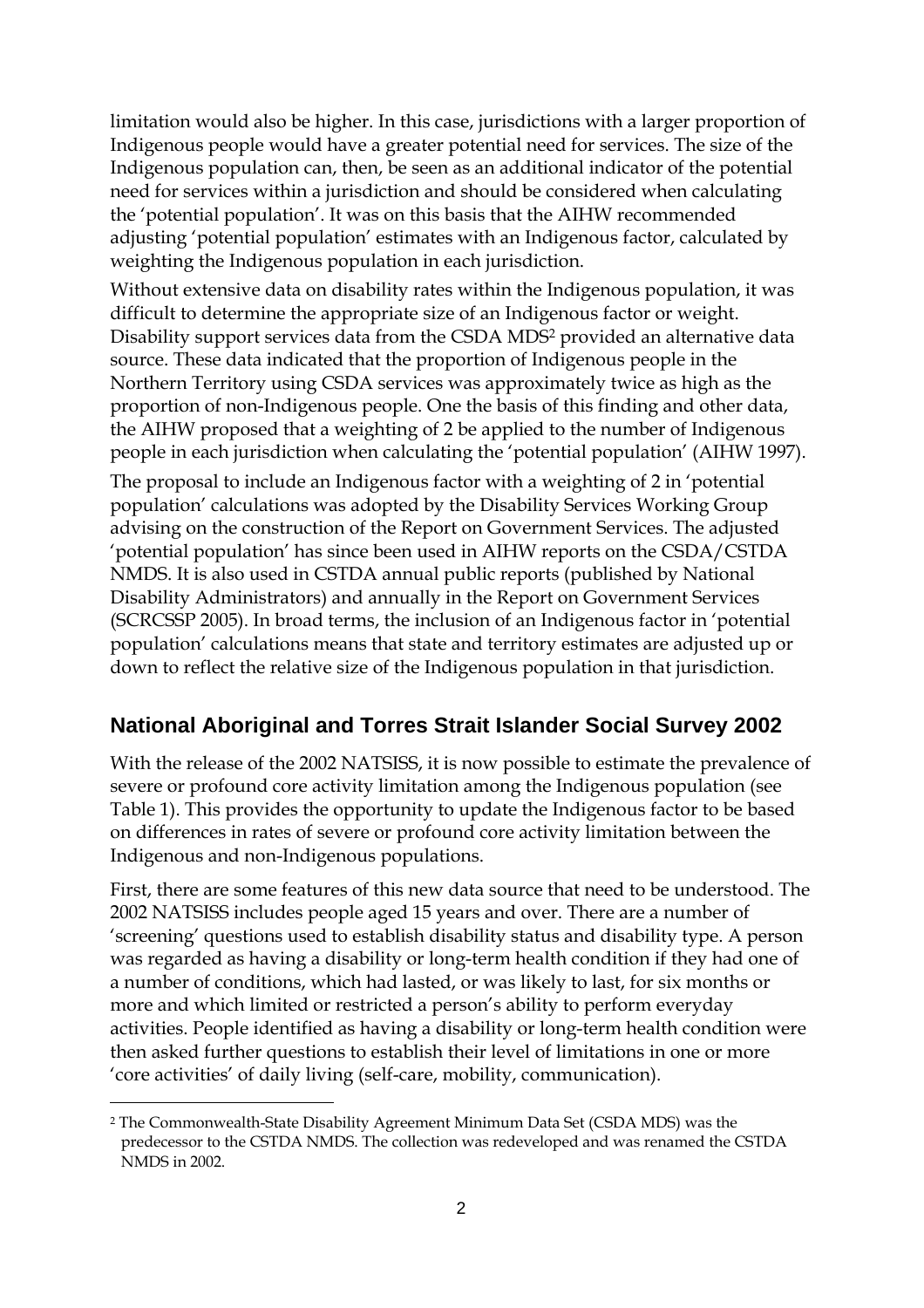|                     |             | Males       |             |             | Females      |             | Persons     |              |             |  |
|---------------------|-------------|-------------|-------------|-------------|--------------|-------------|-------------|--------------|-------------|--|
|                     | Non-remote  | Remote      | Total       | Non-remote  | Remote       | Total       | Non-remote  | Remote       | Total       |  |
| 15 to 19            | 3.4         | 3.0         | 3.3         | 2.8         | 1.6          | 2.5         | 3.1         | 2.3          | 2.9         |  |
| 20 to 24            | 4.8         | 5.0         | 4.9         | 2.6         | 11.0         | 5.0         | 3.7         | 8.0          | 4.9         |  |
| 25 to 29            | 4.8         | 2.4         | 4.1         | 3.8         | 6.6          | 4.6         | 4.3         | 4.6          | 4.4         |  |
| 30 to 34            | 12.2        | 3.7         | 9.8         | 5.6         | 4.9          | 5.4         | 8.7         | 4.3          | 7.5         |  |
| 35 to 39            | 3.4         | 4.0         | 3.5         | 6.1         | 5.5          | 6.0         | 4.9         | 4.8          | 4.8         |  |
| 40 to 44            | 6.2         | 9.6         | 7.1         | 12.9        | 11.4         | 12.5        | 9.7         | 10.5         | 9.9         |  |
| 45 to 49            | 5.6         | 13.8        | 7.8         | 11.6        | 5.8          | 10.1        | 8.6         | 9.9          | 9.0         |  |
| 50 to 54            | 15.1        | 9.7         | 13.6        | 15.8        | 26.1         | 18.4        | 15.5        | 18.1         | 16.2        |  |
| 55 to 59            | 14.2        | 11.0        | 13.3        | 5.4         | 20.6         | 8.7         | 9.3         | 15.7         | 10.8        |  |
| 60 to 64            | 6.5         | 16.6        | 9.5         | 19.7        | 20.5         | 20.0        | 13.3        | 18.8         | 15.2        |  |
| 65 or over          | 24.2        | 38.6        | 28.7        | 16.8        | 33.2         | 22.3        | 20.2        | 35.6         | 25.2        |  |
| <b>Total number</b> | 7,200       | 2,900       | 10,000      | 7,800       | 4,000        | 11,800      | 6,900       | 14,900       | 21,800      |  |
| Total per cent      | 7.3         | 7.6         | 7.4         | 7.2         | 10.2         | 8.0         | 7.3         | 8.9          | 7.7         |  |
| 95% CI              | $5.6 - 9.0$ | $5.7 - 9.5$ | $6.1 - 8.7$ | $5.8 - 8.6$ | $7.2 - 13.1$ | $6.7 - 9.3$ | $6.1 - 8.4$ | $7.2 - 10.6$ | $6.7 - 8.7$ |  |

**Table 1: Age-specific rates of severe or profound core activity limitation among Indigenous people, age and sex by remoteness (common criteria(a)), Australia, 2002** 

(a) See next section for an explanation of the different criteria used in the NATSISS.

#### **Differences in the NATSISS between remote and non-remote areas**

There were a number of differences in the 'screening' questions used to establish disability status and disability type for persons living in remote and non-remote areas. While there was a 'common' set of questions asked in both remote and nonremote areas, some additional questions were asked in non-remote areas only.

The expanded set of screening questions asked in non-remote areas is referred to as the 'broader criteria'. These criteria are comparable with the criteria used to identify people with core activity limitations in other ABS surveys, such as the 2003 Survey of Disability, Ageing and Carers and the 2002 General Social Survey. However, unlike the 2003 Survey of Disability, Ageing and Carers, the criteria used in the NATSISS do not separately identify people with a long-term health condition only (without disability). As we are interested in people with a severe or profound core activity limitation, this does not affect the analyses presented in this paper.

The subset of questions used in remote areas of the NATSISS is referred to as the 'common criteria'. In remote areas respondents were not asked about disfigurement/deformity; conditions that restrict physical activity or physical work (e.g. back problems, migraines); mental illness requiring help or supervision; or limitation due to a nervous or emotional condition.

The omission of the first two of these questions may have resulted in an underestimate of Indigenous persons with a physical disability in remote areas. The omission of the latter two questions meant that the NATSISS did not explicitly identify persons in remote areas with what the ABS defines as a 'psychological disability' (i.e. those who had either a mental illness requiring help or supervision, or a limitation due to a nervous or emotional condition). Some people with a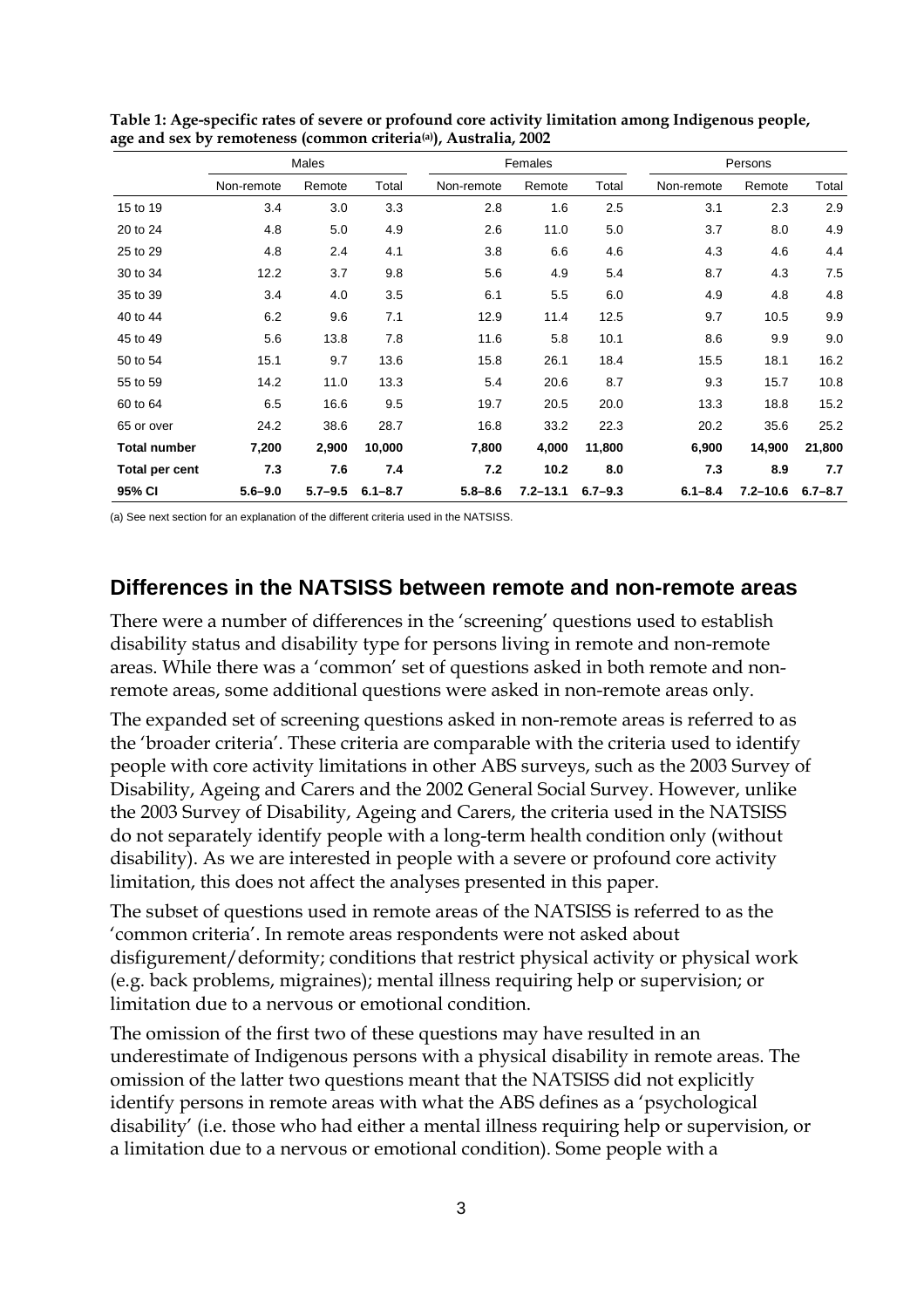psychological disability will have been correctly identified as having a disability (and therefore included in the total of persons with a disability) if they reported that they were receiving medical treatment or taking medication for a restricting health condition, but the type of disability cannot be determined from this information alone (ABS 2004a).

Figure 1 illustrates the statistical effect of using different criteria (common and broader) on the numbers of Indigenous people by disability status in non-remote areas. The number of people who reported a disability or long-term health condition in non-remote areas using the broader criteria was 96,900 compared to 75,600 using the common criteria, a difference of 21,300 or 10% of the total Indigenous population in non-remote areas (Figure 1). The corresponding numbers for people with a severe or profound core activity limitation were 15,700 compared to 14,900, a difference of 800 people, or 0.4% of the population.

Thus some of the people categorised as having no disability or long-term condition under the common criteria, did have a disability or long-term health condition under the broader criteria (and in a small number of cases had a severe or profound core activity limitation).

Figure 1 illustrates that prevalence estimates for both total disability and severe or profound core activity limitations are lower using the common criteria (37% and 7% respectively) than using the broader criteria (47% and 8% respectively).

| <b>Disability status</b>                                                                                          | Common criteria | <b>Broader criteria</b> |  |  |  |  |  |  |  |
|-------------------------------------------------------------------------------------------------------------------|-----------------|-------------------------|--|--|--|--|--|--|--|
| Severe or profound core activity limitation                                                                       | 14,900 (7%)     | 15,700 (8%)             |  |  |  |  |  |  |  |
| included in<br>Disability or long term health condition                                                           | 75,600 (37%)    | 96,900 (47%)            |  |  |  |  |  |  |  |
| No disability or long-term health condition                                                                       | 129,500 (63%)   | 108,200 (53%)           |  |  |  |  |  |  |  |
| Total                                                                                                             | 205,100         | 205,100                 |  |  |  |  |  |  |  |
| Figure 1: Number of Indigenous people in non-remote areas by disability status for common and<br>broader criteria |                 |                         |  |  |  |  |  |  |  |

In non-remote areas, the inclusion of the two questions relating to psychological disability resulted in 18,700 Indigenous people reporting this disability type, 9% of the 205,100 Indigenous population aged 15 years and over living in non-remote areas. The inclusion of the extra two questions relating to physical disability resulted in an additional 20,400 people reporting this disability type than under the common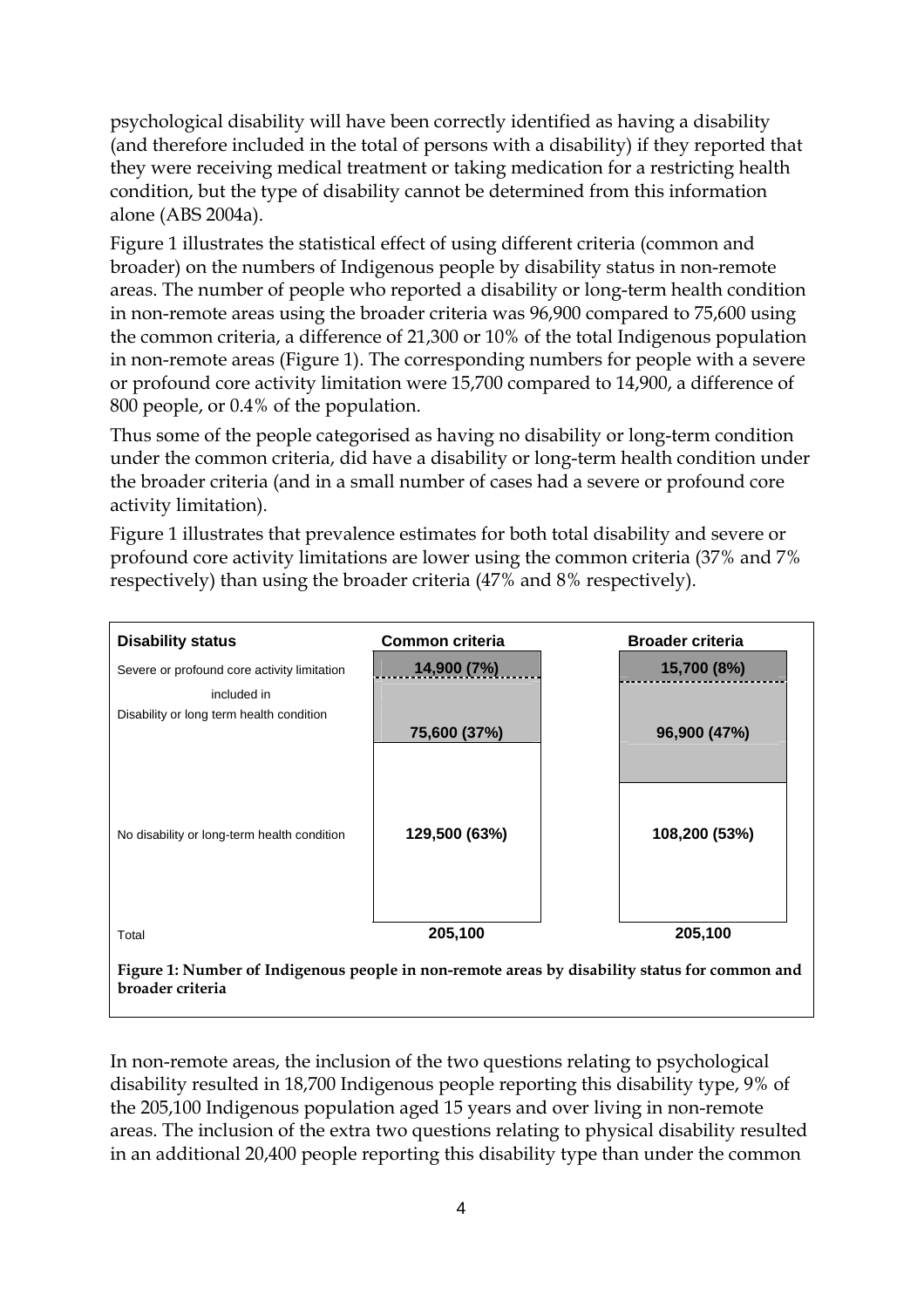criteria (Table 2). Since people may have disabilities of more than one type, some of the people in the above two groups may have been captured under the common criteria as having a disability or long-term health condition of another type (or because they were receiving medical treatment or taking medication). This was in fact the case, as the overall increase of 21,300 people with a disability or long-term health condition was much less than the number of people who reported one of these two disability types.

**Table 2: Indigenous persons aged 15 or over, numbers of additional people with a psychological or physical disability or long-term health condition included under broader criteria but not common criteria, by sex, 2002** 

| Disability type                                                             | <b>Males</b> | Females | Total  |
|-----------------------------------------------------------------------------|--------------|---------|--------|
| Psychological                                                               | 8.400        | 10.400  | 18,700 |
| Physical                                                                    | 8.700        | 11.700  | 20,400 |
| Number of additional people with a disability or long-term health condition | 7.900        | 13.400  | 21,300 |

# **Comparison of Indigenous and non-Indigenous disability rates**

The different criteria used to establish disability in the NATSISS for non-remote and remote areas means that a direct comparison of Indigenous and non-Indigenous disability rates is not possible. While the NATSISS used the 'common criteria' to establish disability in remote areas and the 'broader criteria' in non-remote areas, the 2002 General Social Survey used only the 'broader criteria'. However, it is possible to adjust for these differences in various ways so as to compare the rate of severe or profound core activity limitation for Indigenous people from the NATSISS with that for non-Indigenous people from the GSS.

Before considering some different methods for comparing Indigenous and non-Indigenous disability rates, two potential limitations of the data sources should be considered.

#### **Age groups covered**

As previously noted, the 2002 NATSISS included people aged 15 years and over. The 2002 GSS included people aged 18 years and over. Consequently, the following comparisons include only people aged 18 years and over.

Also, as there are no data to compare the rates of severe or profound core activity limitation for Indigenous and non-Indigenous people aged 0 to 17, a further assumption would need to be made for any comparison to be applicable to the whole population—namely, that the calculated age-standardised rate ratios would not change substantially if this age range could be included.

The different age-structures of the Indigenous and non-Indigenous populations mean that a greater proportion (45%) of the Indigenous population is omitted by excluding people aged 0 to 17 than of the non-Indigenous population (24%). So while the disability estimates for the non-Indigenous population represent three-quarters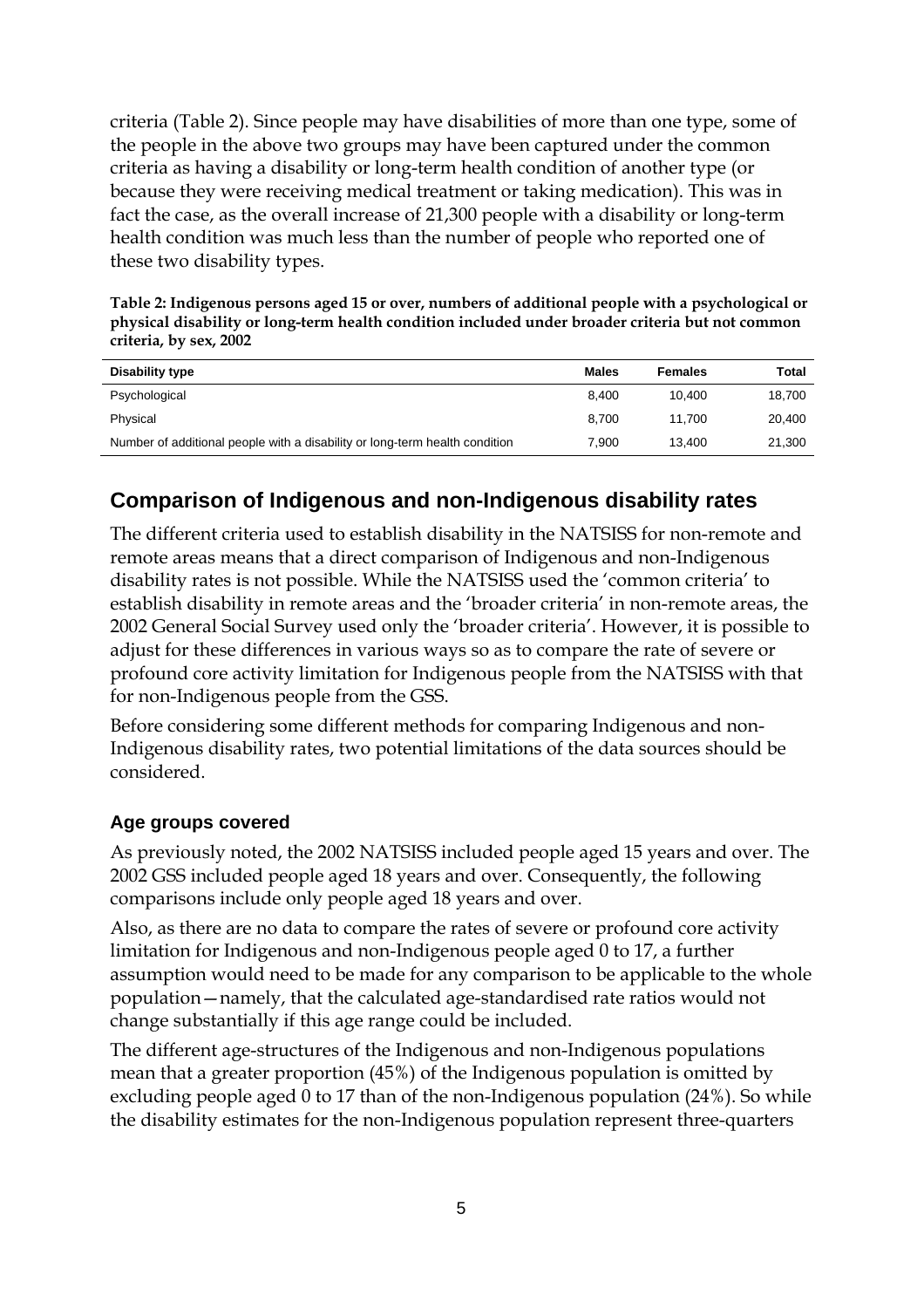of that population, the disability estimates for the Indigenous population represent just over half of that population.

### **Scope of the GSS**

The 2002 GSS did not include people living in 'sparsely settled' areas of the Northern Territory. Consequently, the non-Indigenous disability prevalence estimates used in this paper exclude people living in 'sparsely settled' areas of the Northern Territory. However, the exclusion of people living in these areas is not expected to affect national estimates. In the 2001 ABS census, only 0.07% of the non-Indigenous population lived in very remote areas of the Northern Territory.

#### **Comparisons and rate ratios**

To assess the best way to overcome some of the methodological problems associated with the use of different 'criteria' in the NATSISS, four comparisons were made using slightly different prevalence estimates. Rate ratios have been calculated for each comparison. A rate ratio is a common way to compare rates for different populations. It is calculated by dividing the rate for the population of interest (prevalence of severe or profound core activity limitation in the Indigenous population) by the rate for the comparison population (prevalence of severe or profound core activity limitation in the non-Indigenous population). A rate ratio of 1 indicates there is no difference between the rates, a ratio less than 1 indicates the rate is lower in the population of interest, and a ratio greater than 1 indicates the rate is higher in the population of interest.

In this paper, the rate ratios have been calculated on age-standardised rates<sup>3</sup>. This removes any differences that are due to the different age-structures of the two populations. For example, an age-standardised rate ratio of 2.4 means that if the Indigenous and non-Indigenous populations had the same age structure as the total Australian population, the number of Indigenous people with a severe or profound core activity limitation would be 2.4 times the number of non-Indigenous people with a severe or profound core activity limitation.

Four different comparative analyses are now presented. (See appendix tables A1 to A4 for details and Table 3 for a summary of methods for the four comparisons.)

1. A direct comparison of severe or profound core activity limitation rates based on the broader criteria was made for non-remote areas *(Resulting age-standardised rate ratios: 2.1 persons, 2.5 males, 1.8 females, Table A1).* 

The results of this comparison, including rate ratios broken down by sex, age group and disability type, were recently presented in a joint report prepared by the AIHW and the ABS on the health and welfare of Indigenous people (AIHW & ABS 2005).

<sup>&</sup>lt;sup>3</sup> All of the rate ratios presented in this paper were calculated on rates of 'severe or profound core activity limitation', rather than overall disability rates. Rate ratios calculated on overall disability rates tend to be lower than those based on severe or profound limitation—a rate ratio of 1.4 has been calculated for people with a disability (of any severity level) living in non-remote areas (ABS 2004a).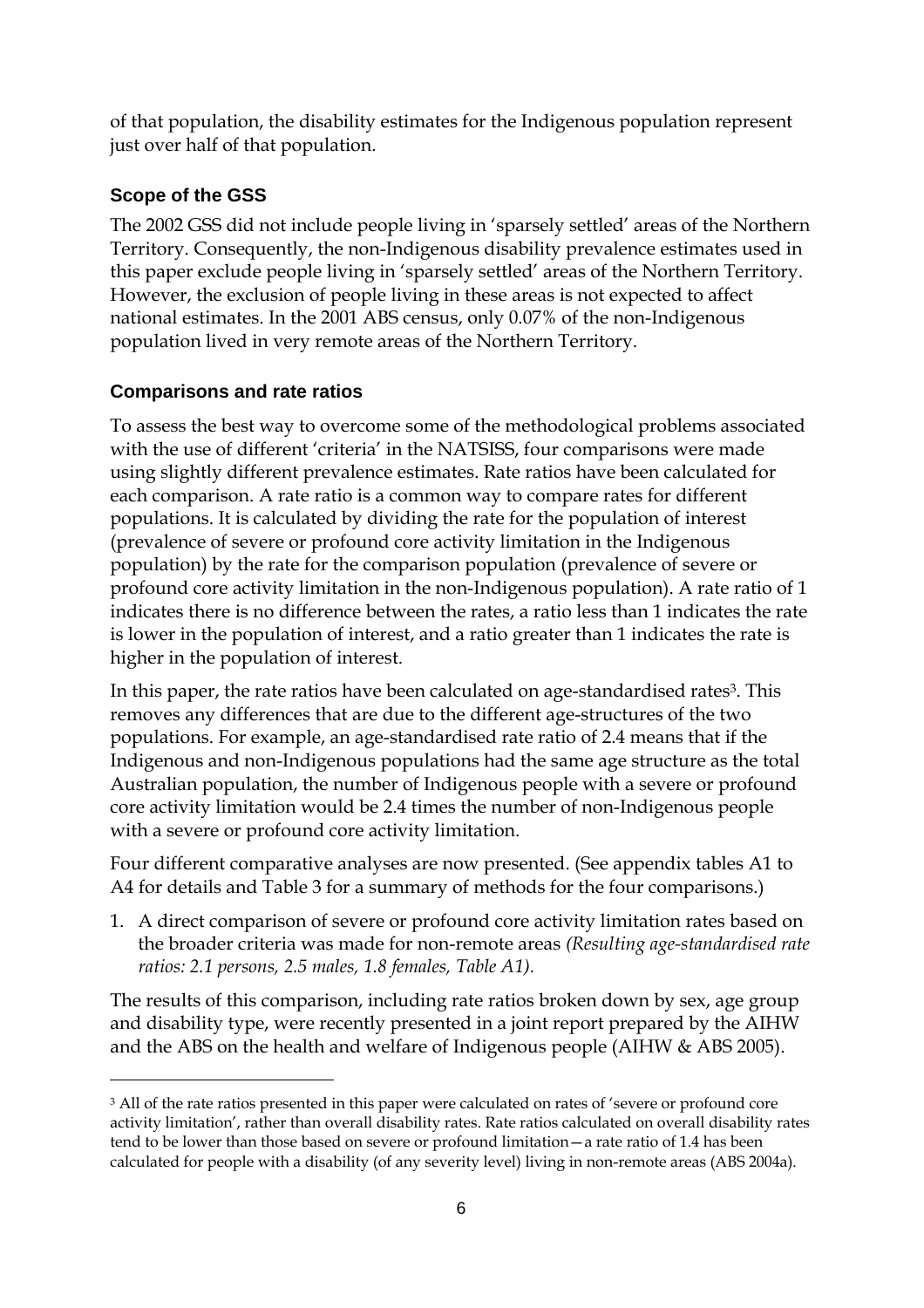Limiting the comparison to non-remote areas ensured that people with a severe or profound core activity limitation were identified using the same criteria in the Indigenous and non-Indigenous populations. However, for the rate ratios produced by this comparison to be applicable to the whole population, it is necessary to assume that including remote areas would not substantially alter the result.

The inclusion of remote areas did not alter the age-standardised prevalence rate for non-Indigenous people—the age-standardised rates for non-remote areas and overall were both 5% (see Tables A1 & A2). This is not surprising given less than 2% of the non-Indigenous population live in remote areas.

In contrast to non-Indigenous people, the proportion of Indigenous people living in remote areas is significant (28%). As a result, the prevalence rate for Indigenous people is more likely to be affected by the inclusion of remote areas. If the rate for Indigenous people in remote areas is higher than in non-remote areas, then the rate ratio is likely to be higher than 2.1. Results based on the common criteria suggest the rate in remote areas may be higher, although the difference is not statistically significant. Using the common criteria, the rate for Indigenous people living in remote areas (9%) was 2 percentage points higher than the rate in non-remote areas (7%) (Table 1).

2. The non-remote Indigenous estimate (based on the broader criteria) was summed with the remote Indigenous estimate (based on the common criteria) and compared with the non-Indigenous estimate (based on the broader criteria) *(Resulting age-standardised rate ratios: 2.3 persons, 2.6 males, 2.1 females, Table A2).* 

The advantage of this comparison is that it makes use of all the available information by including in the prevalence estimates for all Indigenous people identified from the NATSISS and all non-Indigenous people identified from the GSS. A major limitation of this comparison is that people with a severe or profound core activity limitation were identified using different criteria.

For the rate ratios produced by this comparison to be applicable to the whole population, it is necessary to assume that the ratios would not greatly differ had the NATSISS used the 'broader criteria' in remote areas. As previously noted, use of the broader criteria in non-remote areas resulted in a further 800 Indigenous people being identified with a severe or profound core activity limitation (Figure 1). If, as was the case in non-remotes areas, the prevalence rate for remote areas was found to be higher using the broader criteria then the rate ratio of 2.3 is likely to be an underestimate.

3. The Indigenous estimate based on the common criteria was compared with the non-Indigenous estimate based on the common criteria *(Resulting age-standardised rate ratios: 2.4 persons, 2.7 males, 2.2 females, Table A3).* 

This comparison has the same benefit as comparison 1— the same criteria were used to identify people with a severe or profound core activity limitation in both populations. Restricting the comparison to the common criteria has a further advantage over comparison 1 in that it allows all geographic areas to be included.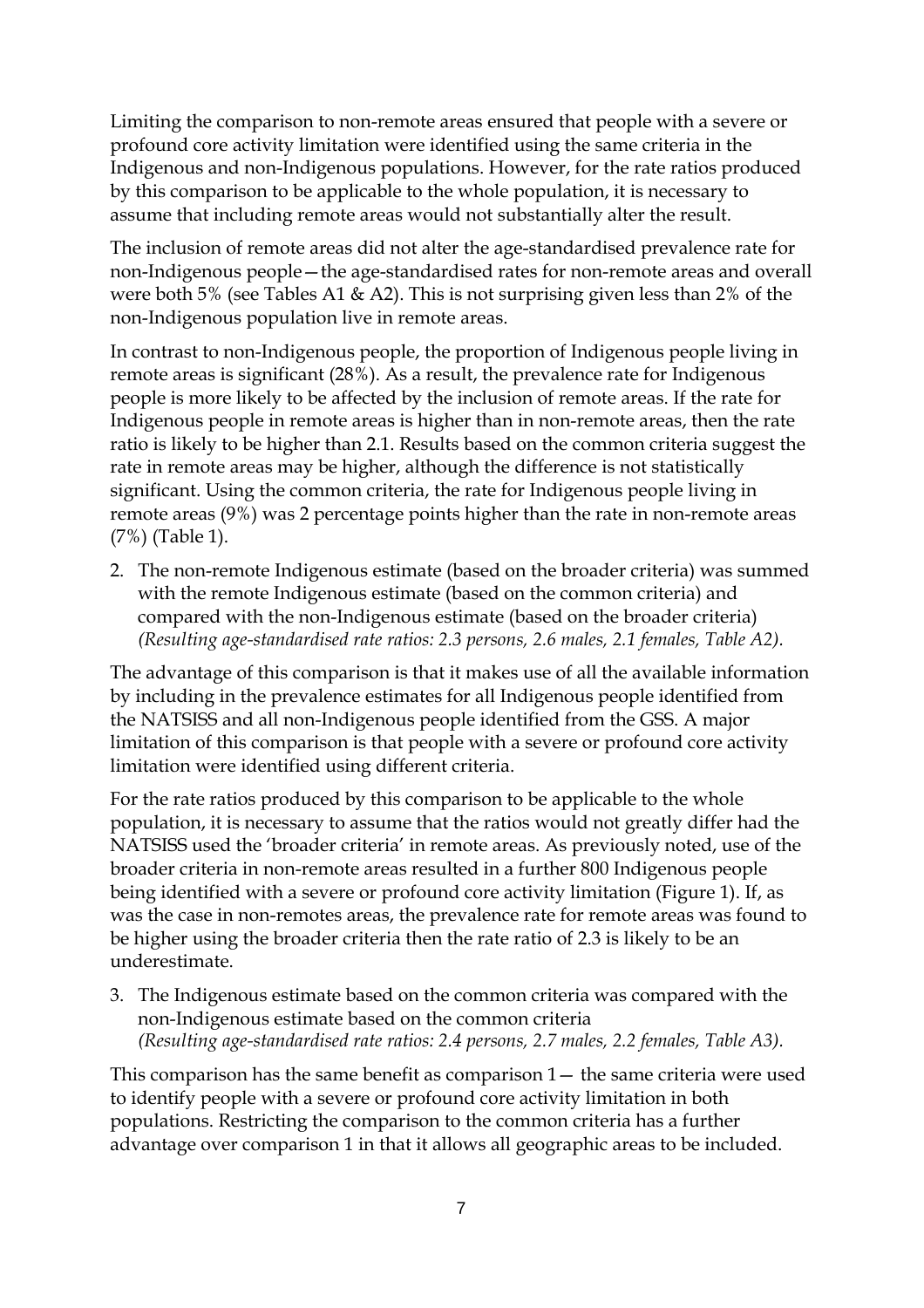For the rate ratios produced by this comparison to be applicable to the whole population it is necessary to assume that use of the 'broader criteria' (rather than the 'common criteria') would not have produced a substantially different result. In other words, this comparison assumes the relative impact of using the 'broader criteria' would be the same in the Indigenous and non-Indigenous populations. This assumption is supported by the fact that the relative impact of the broader criteria was very similar for the non-remote Indigenous estimate (an increase representing 0.4% of the population) and the non-Indigenous estimate (an increase representing 0.3% of the population).

4. The relative impact of the broader criteria on the Indigenous estimate in remote areas was calculated and applied as a weight to the estimate for remote areas. This adjusted Indigenous estimate (the actual non-remote estimate plus the weighted remote estimate) was compared with the non-Indigenous estimate based on the broader criteria

*(Resulting age-standardised rate ratios: 2.4 persons, 2.7 males, 2.2 females, Table A4).* 

This comparison provides us with an estimate of the rate ratios that would have been produced if the NATSISS had used the broader criteria in remote areas and the relative impact of these criteria was the same as it was for non-remote areas. Weights were calculated for each sex and five-year age group based on the proportional increase in the number of people identified with a severe or profound core activity limitation as a result of using the broader criteria instead of the common criteria. These weights were applied to the corresponding sex and five-year age groups in remote areas.

For the rate ratios produced by this comparison to be applicable to the whole population it is necessary to assume that the relative impact of the 'broader criteria' would have been the same in remote and non-remote areas. This may be a reasonable assumption given there was no statistically significant difference between the rates for remote and non-remote areas based on the 'common criteria' (Table 1). However, it is worth mentioning that, although the difference in rates based on the 'common criteria' was not statistically significant, the rate for remote areas (9%) was, in fact, higher than the non-remote rate (7%) and significantly higher among women aged 65 years and over (17% in non-remote areas, 33% in remote areas) (Table 1).

#### **Updated Indigenous factor**

The exclusion of people aged 0–17 years means that none of the above comparisons are based on fully representative estimates. However, the first comparison described (see 1 above)—a direct comparison for non-remote areas—is probably based on the least representative estimates, particularly for the Indigenous population as more than one quarter of this population live in remote areas. While the other comparisons (2 to 4) were all based on national or 'all areas' estimates, the Indigenous estimate used in the second comparison is almost certainly an underestimate as no adjustments were made to account for the reduced number of screening questions used in remote areas. This prevalence estimate (2) is, however, an indication of the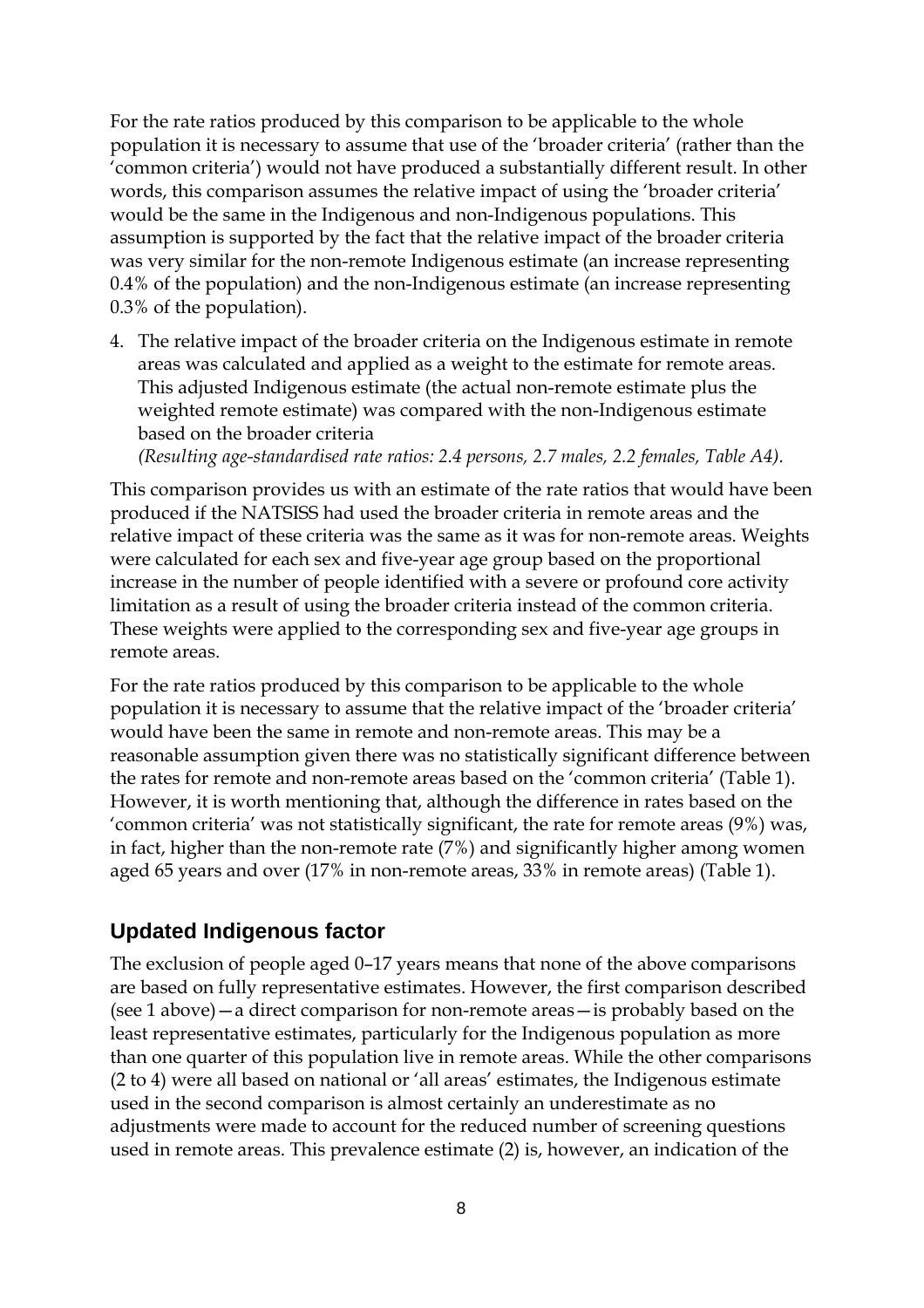minimum level of severe or profound core activity limitation in the Indigenous population. Therefore the rate ratio of 2.3 calculated in this comparison is the lowest we would expect if the full set of screening questions had been used.

The two remaining comparisons  $(3 \& 4)$  both made adjustments for the reduced number of screening questions used in remote areas and included all geographic areas. For this reason, the estimates used in these comparisons can be considered more representative and the resulting rate ratios are probably more accurate. Coupled with the fact that 2.3 is very likely an underestimate (comparison 2), the AIHW therefore proposed that the existing weight of 2.0 that is currently applied to the number of Indigenous people in 'potential population' calculations be updated to a weight of 2.4. This proposal was endorsed by the National Disability Administrators in December 2005. Following this endorsement, all 'potential population' estimates produced by AIHW will be calculated using the updated weight. This weight will be reviewed periodically as new prevalence estimates become available.

|              | Criteria                           | <b>Scope</b>                  | <b>Assumptions</b>               |
|--------------|------------------------------------|-------------------------------|----------------------------------|
| Comparison 1 | Indigenous = broad                 | Non-remote areas (people aged | Inclusion of remote areas would  |
|              | Non-Indigenous = broad             | $18 + \mathrm{years}$         | have the same effect on          |
|              |                                    |                               | Indigenous and non-Indigenous    |
|              |                                    |                               | rates                            |
| Comparison 2 | Indigenous $=$ common (remote) and | All areas (people aged 18+    | Use of broad criteria in remote  |
|              | broad (non-remote)                 | years)                        | areas would not affect the       |
|              | Non-Indigenous = broad             |                               | Indigenous rate                  |
| Comparison 3 | Indigenous = common                | All areas (people aged 18+    | Use of broad criteria would have |
|              | Non-Indigenous = common            | years)                        | the same effect on Indigenous    |
|              |                                    |                               | and non-Indigenous rates         |
| Comparison 4 | Indigenous = weighted common       | All areas (people aged 18+    | Use of broad criteria would have |
|              | (remote) and broad (non-remote)    | years)                        | the same effect on the remote    |
|              | Non-Indigenous = broad             |                               | Indigenous rate as it had on the |
|              |                                    |                               | non-remote Indigenous rate       |

#### **Table 3: Summary of methods**

Indigenous factor calculations using a weight of 2.4 and population counts as at 30 June 2004 are presented in Table 4. To illustrate the effect of the Indigenous factor on 'potential population' estimates, Table 5 shows adjusted 'potential population' estimates for all other services other than respite and employment (users aged under 65 years).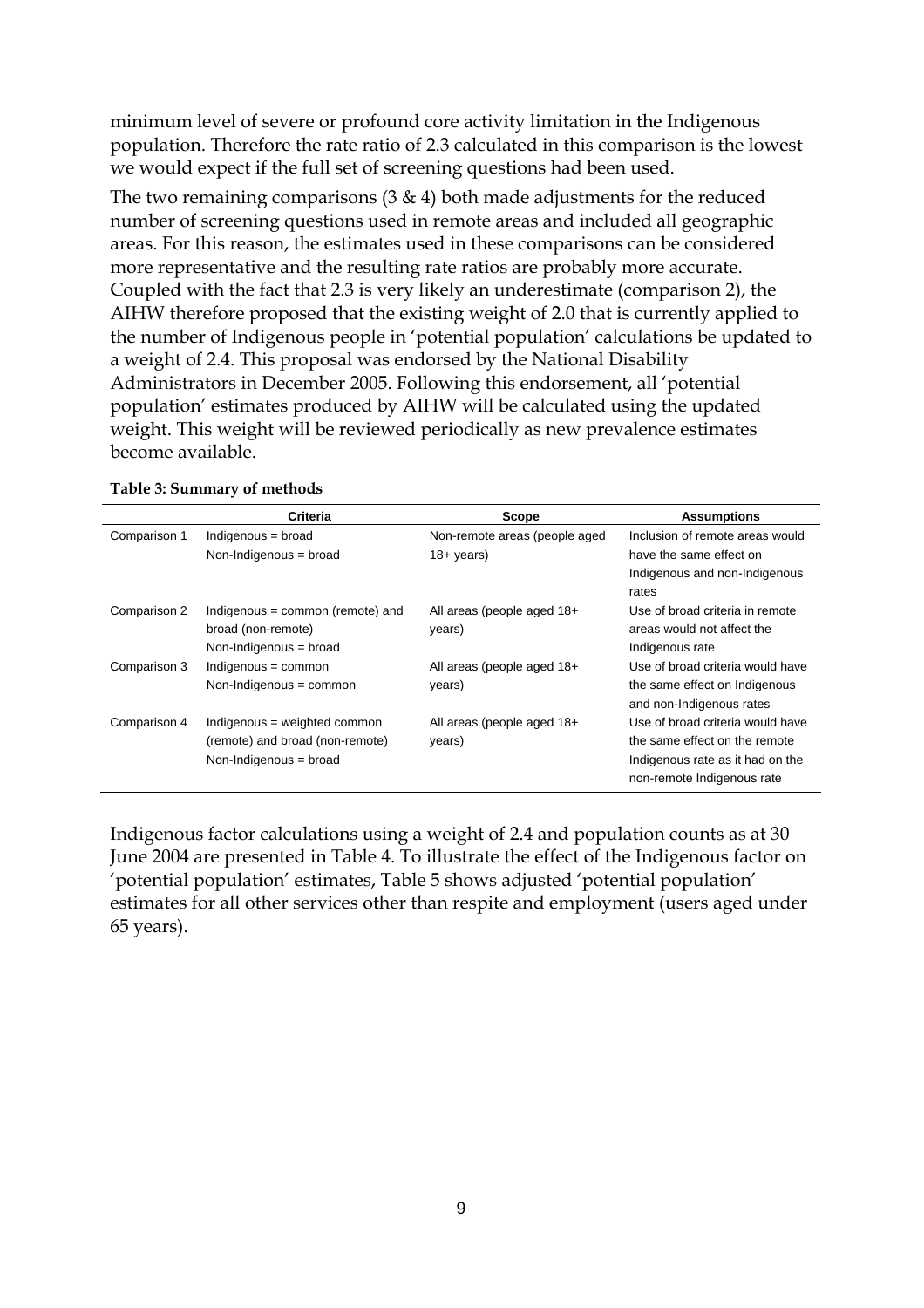| Table 4: Calculation of Indigenous factor, 30 June 2004 |
|---------------------------------------------------------|
|---------------------------------------------------------|

|                                                   | <b>NSW</b> | Vic       | QLD       | WA        | SA        | <b>Tas</b> | <b>ACT</b> | <b>NT</b> | Australia  |
|---------------------------------------------------|------------|-----------|-----------|-----------|-----------|------------|------------|-----------|------------|
| Population aged under 65                          |            |           |           |           |           |            |            |           |            |
| Indigenous<br>population <sup>(a)</sup>           | 137,530    | 28,864    | 130,475   | 67,587    | 26,301    | 17.598     | 4,136      | 57,853    | 470,572    |
| Non-Indigenous<br>population <sup>(b)</sup>       | 5,676,011  | 4,270,933 | 3,291,877 | 1,680,327 | 1,275,773 | 395,749    | 289,865    | 133,176   | 17,016,033 |
| Weighted<br>population <sup>(c)</sup><br>Weighted | 6,006,083  | 4,340,207 | 3,605,017 | 1,842,536 | 1,338,895 | 437,984    | 299.791    | 272,023   | 18,145,406 |
| population per<br>capita <sup>(d)</sup>           | 1.03       | 1.01      | 1.05      | 1.05      | 1.03      | 1.06       | 1.02       | 1.42      | 1.04       |
| Indigenous<br>factor <sup>(e)</sup>               | 99.56      | 97.28     | 101.51    | 101.59    | 99.09     | 102.11     | 98.27      | 137.23    | 100.00     |
| Population aged 15-64                             |            |           |           |           |           |            |            |           |            |
| Indigenous<br>population <sup>(a)</sup>           | 83,246     | 17,962    | 78,449    | 41,824    | 16,390    | 10,766     | 2,571      | 37,180    | 288,540    |
| Non-Indigenous<br>population <sup>(b)</sup>       | 4,406,162  | 3,322,775 | 2,544,229 | 1,307,409 | 999,934   | 305,510    | 228,214    | 103,449   | 13,219,314 |
| Weighted<br>population <sup>(c)</sup><br>Weighted | 4,605,952  | 3,365,884 | 2,732,507 | 1,407,787 | 1,039,270 | 331.348    | 234.384    | 192.681   | 13,911,810 |
| population per<br>capita <sup>(d)</sup>           | 1.03       | 1.01      | 1.04      | 1.04      | 1.02      | 1.05       | 1.02       | 1.37      | 1.03       |
| Indigenous<br>factor <sup>(e)</sup>               | 99.62      | 97.83     | 101.16    | 101.31    | 99.29     | 101.72     | 98.61      | 133.04    | 100.00     |

(a) ABS estimates of Aboriginal and Torres Strait Islander population as at 30 June 2004 (ABS 2004b).

(b) From ABS total population as at 30 June 2004 (ABS 2003) less population from (a).

(c) Aboriginal and Torres Strait Islander population weighted at 2.4, non-Indigenous population weighted at 1.

(d) Weighted population divided by total population  $((a)+(b))$ .

(e) Indigenous factor calculated as weighted population per capita (d) standardised for Australia = 100.00.

#### **Table 5: Application of Indigenous factor to 'potential population' estimates, 30 June 2004**

|                                                                     | <b>NSW</b> | Vic     | Qld     | WA     | SΑ     | Tas    | <b>ACT</b> | N1     | Australia |
|---------------------------------------------------------------------|------------|---------|---------|--------|--------|--------|------------|--------|-----------|
| People under 65 years                                               |            |         |         |        |        |        |            |        |           |
| Indigenous factor $(\%)$ <sup>(a)</sup>                             | 99.56      | 97.28   | 101.51  | 101.59 | 99.09  | 102.11 | 98.27      | 137.23 | 100.00    |
| With profound or severe core<br>activity restriction <sup>(b)</sup> | 231.851    | 170.767 | 136.591 | 69.458 | 52.846 | 16.996 | 11.443     | 7.172  | 697.124   |
| Potential population (Other<br>services) <sup>(c)</sup>             | 230.833    | 166.114 | 138,658 | 70,560 | 52.368 | 17,355 | 11.245     | 9.842  | 697.124   |

(a) Indigenous factor for people aged under 65 years as calculated in Table 4.

(b) Estimated population of people with profound or severe core activity restriction calculated by applying national age-sex-specific rates from the 2003 SDAC to ABS population estimates as at 30 June 2004 (ABS 2003).

(c) Indigenous factor (divided by 100) is multiplied by the estimated population in (b).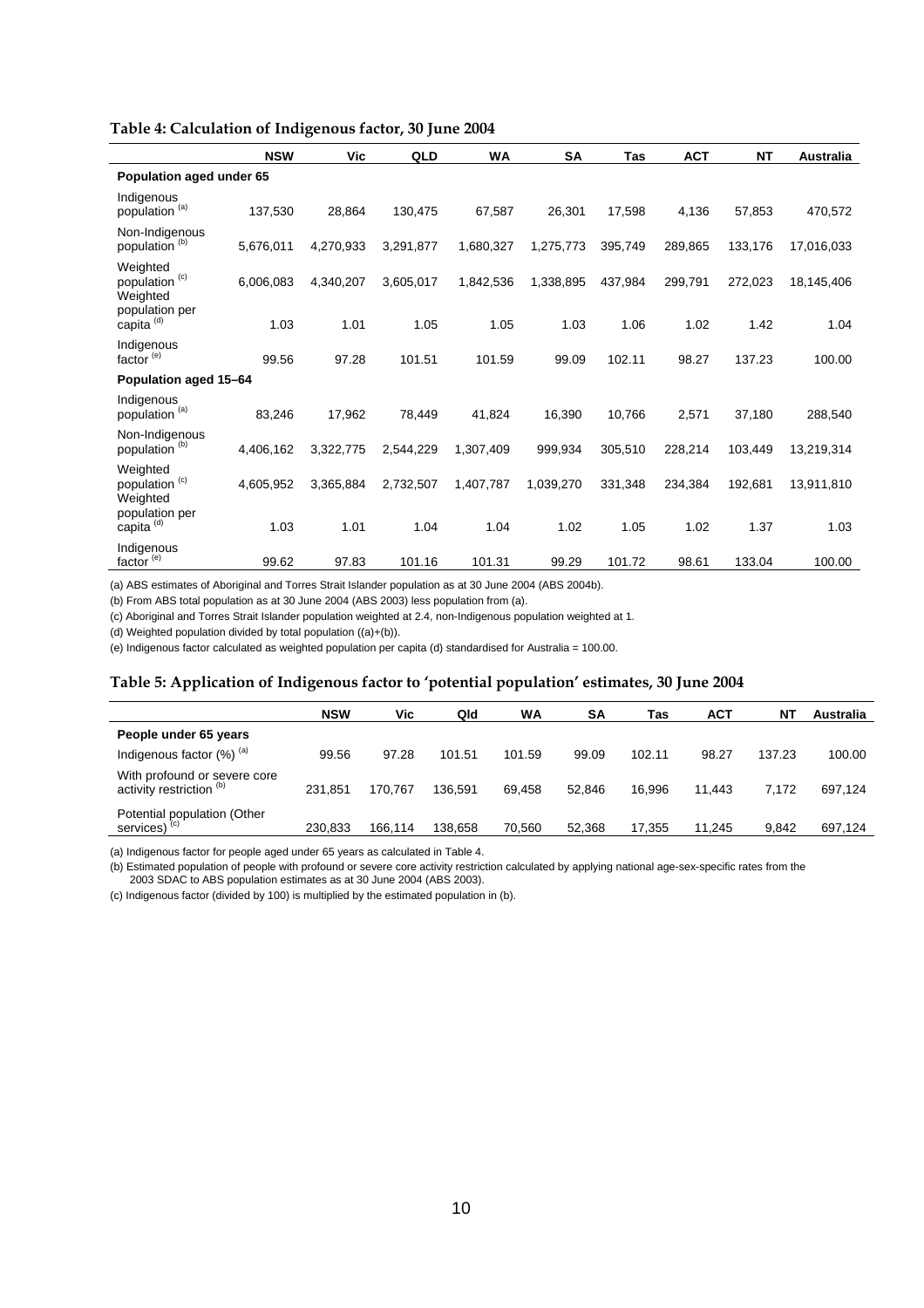# **Appendix 1: Detailed tables**

|              | Indigenous (NATSISS) - non-remote areas - broad criteria |                     |                                             |                                    |                     |                                             |                                    |                     |                                             |  |
|--------------|----------------------------------------------------------|---------------------|---------------------------------------------|------------------------------------|---------------------|---------------------------------------------|------------------------------------|---------------------|---------------------------------------------|--|
|              |                                                          | <b>Males</b>        |                                             |                                    | <b>Females</b>      |                                             | <b>Persons</b>                     |                     |                                             |  |
|              | Severe /<br>profound<br>limitation                       | Total<br>population | % with<br>severe/<br>profound<br>limitation | Severe /<br>profound<br>limitation | Total<br>population | % with<br>severe/<br>profound<br>limitation | Severe /<br>profound<br>limitation | Total<br>population | % with<br>severe/<br>profound<br>limitation |  |
| 18 to 24     | 800                                                      | 19,400              | 4.3                                         | 700                                | 19,900              | 3.6                                         | 1,600                              | 39,300              | 4.0                                         |  |
| 25 to 29     | 600                                                      | 12,200              | 4.8                                         | 500                                | 13,800              | 4.0                                         | 1,100                              | 25,900              | 4.4                                         |  |
| 30 to 34     | 1,400                                                    | 11,600              | 12.3                                        | 900                                | 13,700              | 6.8                                         | 2,400                              | 25,300              | 9.3                                         |  |
| 35 to 39     | 400                                                      | 10,400              | 3.5                                         | 800                                | 12,200              | 6.7                                         | 1,200                              | 22,600              | 5.2                                         |  |
| 40 to 44     | 700                                                      | 9,500               | 6.9                                         | 1,300                              | 10,200              | 13.2                                        | 2,000                              | 19,800              | 10.2                                        |  |
| 45 to 49     | 400                                                      | 7,500               | 5.6                                         | 1,000                              | 7,600               | 12.8                                        | 1,400                              | 15,100              | 9.2                                         |  |
| 50 to 54     | 900                                                      | 5,900               | 15.1                                        | 1,200                              | 7,200               | 16.7                                        | 2,100                              | 13,100              | 16.0                                        |  |
| 55 to 59     | 600                                                      | 4,100               | 14.2                                        | 300                                | 5,300               | 5.9                                         | 900                                | 9,400               | 9.5                                         |  |
| 60 to 64     | 200                                                      | 2,200               | 7.9                                         | 500                                | 2,400               | 19.7                                        | 600                                | 4,600               | 14.0                                        |  |
| 65 or over   | 1,000                                                    | 4,000               | 24.2                                        | 800                                | 4,700               | 16.8                                        | 1,800                              | 8,700               | 20.2                                        |  |
| <b>Total</b> | 6,900                                                    | 87,000              | 7.9                                         | 8,100                              | 96,900              | 8.4                                         | 15,000                             | 183,900             | 8.2                                         |  |
|              | Age-standardised rate                                    |                     | 10.6                                        |                                    |                     | 10.5                                        |                                    |                     | 10.5                                        |  |

**Table A1 (comparison 1): Direct comparison for non-remote areas based on the 'broader criteria'** 

|                                    | Non-Indigenous (GSS) - non-remote areas - broad criteria |                     |                                             |                                    |                     |                                             |                                    |                     |                                             |  |  |  |
|------------------------------------|----------------------------------------------------------|---------------------|---------------------------------------------|------------------------------------|---------------------|---------------------------------------------|------------------------------------|---------------------|---------------------------------------------|--|--|--|
|                                    |                                                          | <b>Males</b>        |                                             |                                    | <b>Females</b>      |                                             | <b>Persons</b>                     |                     |                                             |  |  |  |
|                                    | Severe /<br>profound<br>limitation                       | Total<br>population | % with<br>severe/<br>profound<br>limitation | Severe /<br>profound<br>limitation | Total<br>population | % with<br>severe/<br>profound<br>limitation | Severe /<br>profound<br>limitation | Total<br>population | % with<br>severe/<br>profound<br>limitation |  |  |  |
| 18 to 24                           | 22400                                                    | 940,000             | 2.4                                         | 10800                              | 910,500             | 1.2                                         | 33,200                             | 1,850,500           | 1.8                                         |  |  |  |
| 25 to 29                           | 9200                                                     | 695,600             | 1.3                                         | 15400                              | 679,400             | 2.3                                         | 24,600                             | 1,375,000           | 1.8                                         |  |  |  |
| 30 to 34                           | 17,400                                                   | 710,200             | 2.4                                         | 19700                              | 720,500             | 2.7                                         | 37,100                             | 1,430,600           | 2.6                                         |  |  |  |
| 35 to 39                           | 16300                                                    | 703,600             | 2.3                                         | 27100                              | 708,300             | 3.8                                         | 43,400                             | 1,412,000           | 3.1                                         |  |  |  |
| 40 to 44                           | 38400                                                    | 723,000             | 5.3                                         | 31,700                             | 729,500             | 4.3                                         | 70,000                             | 1,452,600           | 4.8                                         |  |  |  |
| 45 to 49                           | 14700                                                    | 671,500             | 2.2                                         | 29,200                             | 682,300             | 4.3                                         | 43,800                             | 1,353,700           | 3.2                                         |  |  |  |
| 50 to 54                           | 24400                                                    | 629,600             | 3.9                                         | 23,400                             | 614,500             | 3.8                                         | 47,900                             | 1,244,100           | 3.8                                         |  |  |  |
| 55 to 59                           | 26600                                                    | 528,400             | 5.0                                         | 34600                              | 519,300             | 6.7                                         | 61200                              | 1,047,800           | 5.8                                         |  |  |  |
| 60 to 64                           | 21100                                                    | 400,800             | 5.3                                         | 27700                              | 401,700             | 6.9                                         | 48800                              | 802,500             | 6.1                                         |  |  |  |
| 65 or over                         | 97,900                                                   | 1,004,600           | 9.7                                         | 180100                             | 1,190,800           | 15.1                                        | 278,100                            | 2,195,400           | 12.7                                        |  |  |  |
| Total                              | 288,400                                                  | 7,007,300           | 4.1                                         | 399,700                            | 7,156,800           | 5.6                                         | 688,000                            | 14,164,100          | 4.9                                         |  |  |  |
| Age-standardised rate              |                                                          |                     | 4.2                                         |                                    |                     | 5.7                                         |                                    |                     | 5.0                                         |  |  |  |
| 2.5<br>Age-standardised rate ratio |                                                          |                     |                                             |                                    | 1.8                 |                                             |                                    | 2.1                 |                                             |  |  |  |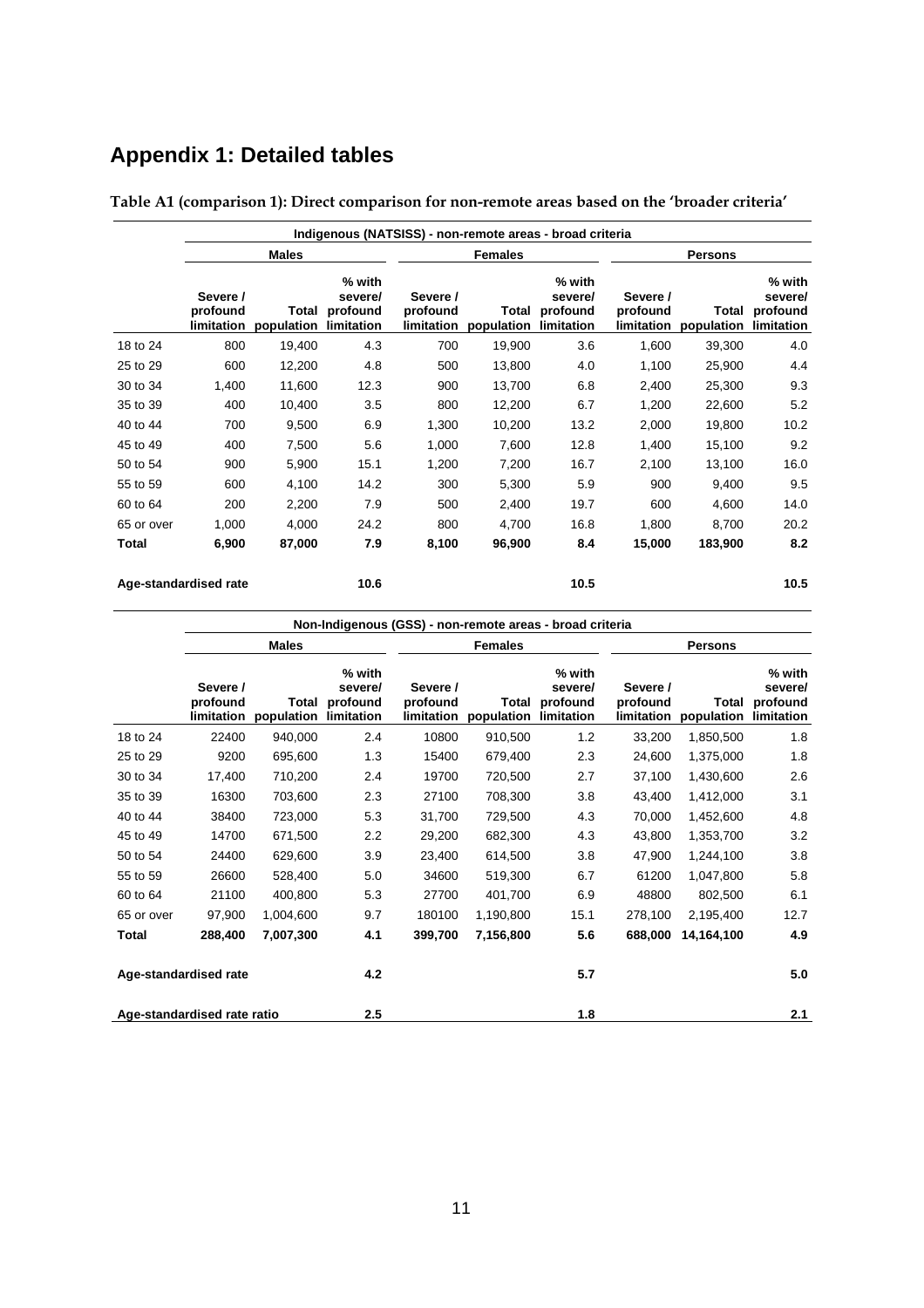**Table A2 (comparison 2): Non-remote Indigenous estimate (based on the broader criteria) was summed with the remote Indigenous estimate (based on the common criteria) and compared with the non-Indigenous estimate (based on the broader criteria)** 

|                       |                                    |                                |                               |                                    | Indigenous (NATSISS) - all areas - remote (common criteria) + non-remote (broad criteria) |                                             |                                    |                     |                                             |  |  |
|-----------------------|------------------------------------|--------------------------------|-------------------------------|------------------------------------|-------------------------------------------------------------------------------------------|---------------------------------------------|------------------------------------|---------------------|---------------------------------------------|--|--|
|                       |                                    | <b>Males</b>                   |                               |                                    | <b>Females</b>                                                                            |                                             | <b>Persons</b>                     |                     |                                             |  |  |
|                       | Severe /<br>profound<br>limitation | Total<br>population limitation | % with<br>severe/<br>profound | Severe /<br>profound<br>limitation | Total<br>population                                                                       | % with<br>severe/<br>profound<br>limitation | Severe /<br>profound<br>limitation | Total<br>population | % with<br>severe/<br>profound<br>limitation |  |  |
| 18 to 24              | 1,200                              | 27,000                         | 4.3                           | 1,300                              | 27,400                                                                                    | 4.8                                         | 2,500                              | 54,400              | 4.6                                         |  |  |
| 25 to 29              | 700                                | 17,200                         | 4.1                           | 900                                | 19,000                                                                                    | 4.7                                         | 1,600                              | 36,300              | 4.4                                         |  |  |
| 30 to 34              | 1,600                              | 16,200                         | 9.9                           | 1,200                              | 18,600                                                                                    | 6.3                                         | 2,800                              | 34,800              | 7.9                                         |  |  |
| 35 to 39              | 500                                | 14,500                         | 3.6                           | 1,100                              | 16,700                                                                                    | 6.4                                         | 1,600                              | 31,200              | 5.1                                         |  |  |
| 40 to 44              | 1,000                              | 12,800                         | 7.6                           | 1,800                              | 13,800                                                                                    | 12.7                                        | 2,700                              | 26,600              | 10.3                                        |  |  |
| 45 to 49              | 800                                | 10,300                         | 7.8                           | 1,100                              | 10,400                                                                                    | 11.0                                        | 1,900                              | 20,600              | 9.4                                         |  |  |
| 50 to 54              | 1,100                              | 8,200                          | 13.6                          | 1,800                              | 9,500                                                                                     | 19.0                                        | 2,900                              | 17,700              | 16.6                                        |  |  |
| 55 to 59              | 800                                | 5,700                          | 13.3                          | 600                                | 6,700                                                                                     | 9.0                                         | 1,400                              | 12,400              | 11.0                                        |  |  |
| 60 to 64              | 300                                | 3,200                          | 10.5                          | 800                                | 3,800                                                                                     | 20.0                                        | 1,100                              | 7,000               | 15.6                                        |  |  |
| 65 or over            | 1,700                              | 5,900                          | 28.7                          | 1,600                              | 7,000                                                                                     | 22.3                                        | 3,200                              | 12,900              | 25.2                                        |  |  |
| Total                 | 9,700                              | 121,000                        | 8.0                           | 12,100                             | 132,900                                                                                   | 9.1                                         | 21,700                             | 253,800             | 8.6                                         |  |  |
| Age-standardised rate |                                    |                                | 11.3                          |                                    |                                                                                           | 11.8                                        |                                    |                     | 11.5                                        |  |  |

|                             | Non-Indigenous (GSS) - all areas - broad criteria |                                |                               |                      |                                           |                               |                                    |                     |                                             |  |  |  |
|-----------------------------|---------------------------------------------------|--------------------------------|-------------------------------|----------------------|-------------------------------------------|-------------------------------|------------------------------------|---------------------|---------------------------------------------|--|--|--|
|                             |                                                   | <b>Males</b>                   |                               |                      | <b>Females</b>                            |                               |                                    | <b>Persons</b>      |                                             |  |  |  |
|                             | Severe /<br>profound<br>limitation                | Total<br>population limitation | % with<br>severe/<br>profound | Severe /<br>profound | Total<br>limitation population limitation | % with<br>severe/<br>profound | Severe /<br>profound<br>limitation | Total<br>population | % with<br>severe/<br>profound<br>limitation |  |  |  |
| 18 to 24                    | 23,300                                            | 953,000                        | 2.4                           | 10,800               | 916,200                                   | 1.2                           | 34,200                             | 1,869,200           | 1.8                                         |  |  |  |
| 25 to 29                    | 9,200                                             | 705,900                        | 1.3                           | 15,500               | 683,800                                   | 2.3                           | 24,700                             | 1,389,700           | 1.8                                         |  |  |  |
| 30 to 34                    | 17,400                                            | 728,200                        | 2.4                           | 19,800               | 730,400                                   | 2.7                           | 37,100                             | 1,458,500           | 2.5                                         |  |  |  |
| 35 to 39                    | 16,800                                            | 713,200                        | 2.4                           | 27,100               | 718,800                                   | 3.8                           | 43,900                             | 1,432,000           | 3.1                                         |  |  |  |
| 40 to 44                    | 38,400                                            | 737,200                        | 5.2                           | 31,900               | 737,700                                   | 4.3                           | 70,200                             | 1,475,000           | 4.8                                         |  |  |  |
| 45 to 49                    | 14,700                                            | 678,900                        | 2.2                           | 29,200               | 687,400                                   | 4.2                           | 43,800                             | 1,366,300           | 3.2                                         |  |  |  |
| 50 to 54                    | 24,400                                            | 636,500                        | 3.8                           | 23,500               | 627,400                                   | 3.7                           | 47,900                             | 1,263,900           | 3.8                                         |  |  |  |
| 55 to 59                    | 28,800                                            | 538,000                        | 5.4                           | 34,600               | 522,700                                   | 6.6                           | 63,500                             | 1,060,700           | 6.0                                         |  |  |  |
| 60 to 64                    | 21,900                                            | 410,700                        | 5.3                           | 27,800               | 405,600                                   | 6.9                           | 49,700                             | 816,400             | 6.1                                         |  |  |  |
| 65 or over                  | 99,200                                            | 1,016,100                      | 9.8                           | 184,100              | 1,206,000                                 | 15.3                          | 283,400                            | 2,222,200           | 12.8                                        |  |  |  |
| Total                       | 294,200                                           | 7,117,800                      | 4.1                           | 404,200              | 7,236,000                                 | 5.6                           | 698,400                            | 14,353,800          | 4.9                                         |  |  |  |
|                             | Age-standardised rate                             |                                | 4.3                           |                      |                                           | 5.6                           |                                    |                     | 5.0                                         |  |  |  |
| Age-standardised rate ratio |                                                   |                                | 2.6                           |                      |                                           | 2.1                           |                                    |                     | 2.3                                         |  |  |  |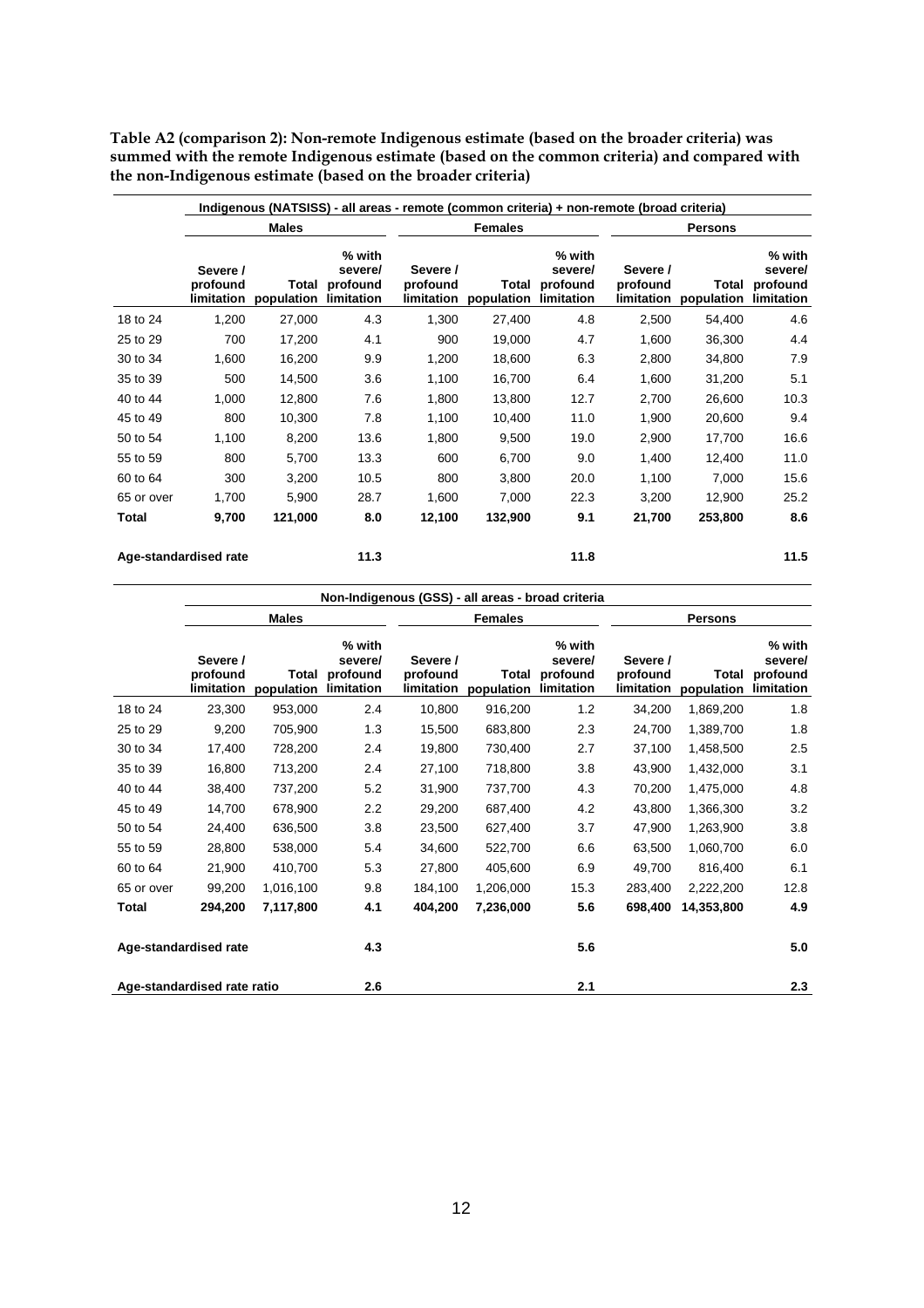|            | Indigenous (NATSISS) - all areas - common criteria |                     |                                             |                                    |                     |                                                    |                                           |                     |                                             |  |  |  |
|------------|----------------------------------------------------|---------------------|---------------------------------------------|------------------------------------|---------------------|----------------------------------------------------|-------------------------------------------|---------------------|---------------------------------------------|--|--|--|
|            |                                                    | <b>Males</b>        |                                             |                                    | <b>Females</b>      |                                                    | <b>Persons</b>                            |                     |                                             |  |  |  |
|            | Severe /<br>profound<br>limitation                 | Total<br>population | % with<br>severe/<br>profound<br>limitation | Severe /<br>profound<br>limitation | Total<br>population | % with<br>severe/<br>profound<br><b>limitation</b> | Severe /<br>profound<br><b>limitation</b> | Total<br>population | % with<br>severe/<br>profound<br>limitation |  |  |  |
| 18 to 24   | 1,200                                              | 27,000              | 4.3                                         | 1,100                              | 27,400              | 4.1                                                | 2,300                                     | 54,400              | 4.2                                         |  |  |  |
| 25 to 29   | 700                                                | 17,200              | 4.1                                         | 900                                | 19,000              | 4.6                                                | 1,600                                     | 36,300              | 4.4                                         |  |  |  |
| 30 to 34   | 1,600                                              | 16,200              | 9.8                                         | 1,000                              | 18,600              | 5.4                                                | 2,600                                     | 34,800              | 7.5                                         |  |  |  |
| 35 to 39   | 500                                                | 14,500              | 3.5                                         | 1,000                              | 16,700              | 6.0                                                | 1,500                                     | 31,200              | 4.8                                         |  |  |  |
| 40 to 44   | 900                                                | 12,800              | 7.1                                         | 1,700                              | 13,800              | 12.5                                               | 2,600                                     | 26,600              | 9.9                                         |  |  |  |
| 45 to 49   | 800                                                | 10,300              | 7.8                                         | 1,000                              | 10,400              | 10.1                                               | 1,900                                     | 20,600              | 9.0                                         |  |  |  |
| 50 to 54   | 1,100                                              | 8,200               | 13.6                                        | 1,800                              | 9,500               | 18.4                                               | 2,900                                     | 17,700              | 16.2                                        |  |  |  |
| 55 to 59   | 800                                                | 5,700               | 13.3                                        | 600                                | 6,700               | 8.7                                                | 1,300                                     | 12,400              | 10.8                                        |  |  |  |
| 60 to 64   | 300                                                | 3,200               | 9.5                                         | 800                                | 3,800               | 20.0                                               | 1,100                                     | 7,000               | 15.2                                        |  |  |  |
| 65 or over | 1,700                                              | 5,900               | 28.7                                        | 1,600                              | 7,000               | 22.3                                               | 3,200                                     | 12,900              | 25.2                                        |  |  |  |
| Total      | 9,500                                              | 121,000             | 7.9                                         | 11,400                             | 132,900             | 8.6                                                | 21,000                                    | 253,800             | 8.3                                         |  |  |  |
|            | Age-standardised rate                              |                     | 11.2                                        |                                    |                     | 11.4                                               |                                           |                     | 11.3                                        |  |  |  |

**Table A3 (comparison 3): The Indigenous estimate based on the common criteria was compared with the non-Indigenous estimate based on the common criteria** 

|                              | Non-Indigenous (GSS) - all areas - common criteria |                     |                                             |                                    |                     |                                             |                                    |                     |                                             |  |
|------------------------------|----------------------------------------------------|---------------------|---------------------------------------------|------------------------------------|---------------------|---------------------------------------------|------------------------------------|---------------------|---------------------------------------------|--|
|                              | <b>Males</b>                                       |                     |                                             | <b>Females</b>                     |                     |                                             | <b>Persons</b>                     |                     |                                             |  |
|                              | Severe /<br>profound<br>limitation                 | Total<br>population | % with<br>severe/<br>profound<br>limitation | Severe /<br>profound<br>limitation | Total<br>population | % with<br>severe/<br>profound<br>limitation | Severe /<br>profound<br>limitation | Total<br>population | % with<br>severe/<br>profound<br>limitation |  |
| 18 to 24                     | 22,500                                             | 953,000             | 2.4                                         | 10,800                             | 916,200             | 1.2                                         | 33,200                             | 1,869,200           | 1.8                                         |  |
| 25 to 29                     | 9,000                                              | 705,900             | 1.3                                         | 14,500                             | 683,800             | 2.1                                         | 23,500                             | 1,389,700           | 1.7                                         |  |
| 30 to 34                     | 17,400                                             | 728,200             | 2.4                                         | 19,000                             | 730,400             | 2.6                                         | 36,400                             | 1,458,500           | 2.5                                         |  |
| 35 to 39                     | 13,800                                             | 713,200             | 1.9                                         | 25,000                             | 718,800             | 3.5                                         | 38,700                             | 1,432,000           | 2.7                                         |  |
| 40 to 44                     | 34,800                                             | 737,200             | 4.7                                         | 27,800                             | 737,700             | 3.8                                         | 62,600                             | 1,475,000           | 4.2                                         |  |
| 45 to 49                     | 14,600                                             | 678,900             | 2.2                                         | 19,600                             | 687,400             | 2.9                                         | 34,300                             | 1,366,300           | 2.5                                         |  |
| 50 to 54                     | 24,400                                             | 636,500             | 3.8                                         | 20,000                             | 627,400             | 3.2                                         | 44,500                             | 1,263,900           | 3.5                                         |  |
| 55 to 59                     | 25,900                                             | 538,000             | 4.8                                         | 31,500                             | 522,700             | 6.0                                         | 57,300                             | 1,060,700           | 5.4                                         |  |
| 60 to 64                     | 21,600                                             | 410,700             | 5.3                                         | 27,600                             | 405,600             | 6.8                                         | 49,200                             | 816,400             | 6.0                                         |  |
| 65 or over                   | 98,300                                             | 1,016,100           | 9.7                                         | 178,300                            | 1,206,000           | 14.8                                        | 276,600                            | 2,222,200           | 12.4                                        |  |
| Total                        | 282,200                                            | 7,117,800           | 4.0                                         | 374,100                            | 7,236,000           | 5.2                                         | 656,300                            | 14,353,800          | 4.6                                         |  |
| 4.1<br>Age-standardised rate |                                                    |                     |                                             | 5.2                                |                     |                                             | 4.7                                |                     |                                             |  |
| Age-standardised rate ratio  |                                                    | 2.7                 |                                             |                                    | 2.2                 |                                             |                                    | 2.4                 |                                             |  |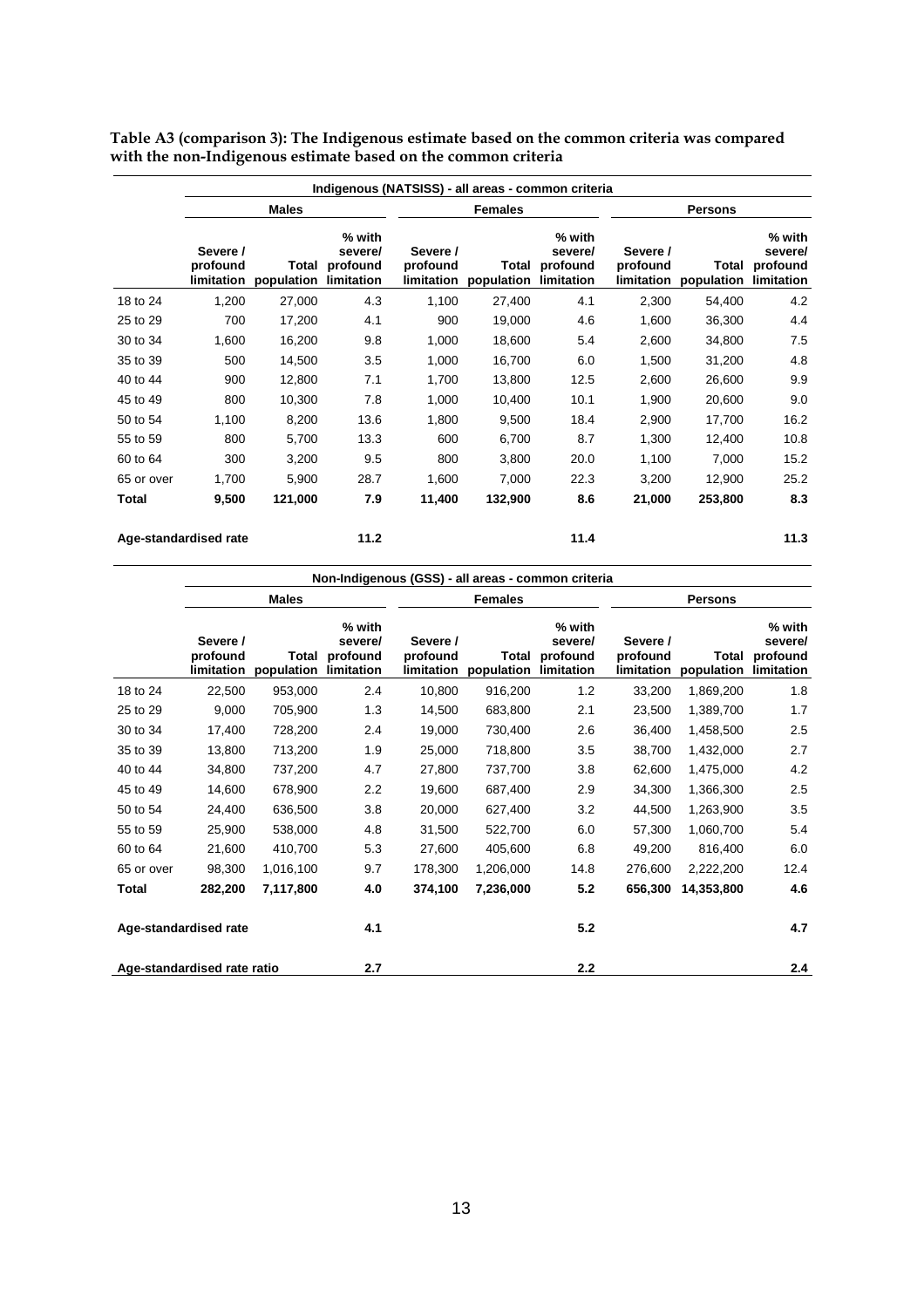**Table A4 (comparison 4): The relative impact of the broader criteria on the Indigenous estimate in non-remote areas was calculated and applied as a weight to the estimate for remote areas; the resulting overall Indigenous estimate was compared with the non-Indigenous estimate based on the broader criteria** 

|                               | <b>Males</b>                       |                     |                                             | <b>Females</b>                     |                     |                                                    | <b>Persons</b>                     |                     |                                             |
|-------------------------------|------------------------------------|---------------------|---------------------------------------------|------------------------------------|---------------------|----------------------------------------------------|------------------------------------|---------------------|---------------------------------------------|
|                               | Severe /<br>profound<br>limitation | Total<br>population | % with<br>severe/<br>profound<br>limitation | Severe /<br>profound<br>limitation | Total<br>population | % with<br>severe/<br>profound<br><b>limitation</b> | Severe /<br>profound<br>limitation | Total<br>population | % with<br>severe/<br>profound<br>limitation |
| 18 to 24                      | 1,200                              | 27,000              | 4.3                                         | 1,600                              | 27,400              | 6.0                                                | 2,800                              | 54,400              | 5.1                                         |
| 25 to 29                      | 700                                | 17,200              | 4.1                                         | 900                                | 19,000              | 4.8                                                | 1,600                              | 36,300              | 4.5                                         |
| 30 to 34                      | 1,600                              | 16,200              | 9.9                                         | 1,200                              | 18,600              | 6.5                                                | 2,800                              | 34,800              | 8.1                                         |
| 35 to 39                      | 500                                | 14,500              | 3.7                                         | 1,100                              | 16,700              | 6.5                                                | 1,600                              | 31,200              | 5.2                                         |
| 40 to 44                      | 1,000                              | 12,800              | 7.9                                         | 1,800                              | 13,800              | 12.8                                               | 2,800                              | 26,600              | 10.4                                        |
| 45 to 49                      | 800                                | 10,300              | 7.8                                         | 1,200                              | 10,400              | 11.1                                               | 2,000                              | 20,600              | 9.5                                         |
| 50 to 54                      | 1,100                              | 8,200               | 13.6                                        | 1,900                              | 9,500               | 19.4                                               | 3,000                              | 17,700              | 16.8                                        |
| 55 to 59                      | 800                                | 5,700               | 13.3                                        | 600                                | 6,700               | 9.4                                                | 1,400                              | 12,400              | 11.2                                        |
| 60 to 64                      | 400                                | 3,200               | 11.6                                        | 800                                | 3,800               | 20.0                                               | 1,100                              | 7,000               | 16.1                                        |
| 65 or over                    | 1,700                              | 5,900               | 28.7                                        | 1,600                              | 7,000               | 22.3                                               | 3,200                              | 12,900              | 25.2                                        |
| Total                         | 9,700                              | 121,000             | 8.1                                         | 12,600                             | 132,900             | 9.4                                                | 22,300                             | 253,800             | 8.8                                         |
| Age-standardised rate<br>11.4 |                                    |                     |                                             |                                    | 12.1                |                                                    |                                    | 11.7                |                                             |

|                              | Non-Indigenous (GSS) - all areas - broad criteria |                     |                                             |                                    |                     |                                                    |                                    |                     |                                             |  |
|------------------------------|---------------------------------------------------|---------------------|---------------------------------------------|------------------------------------|---------------------|----------------------------------------------------|------------------------------------|---------------------|---------------------------------------------|--|
|                              | <b>Males</b>                                      |                     |                                             | <b>Females</b>                     |                     |                                                    | <b>Persons</b>                     |                     |                                             |  |
|                              | Severe /<br>profound<br>limitation                | Total<br>population | % with<br>severe/<br>profound<br>limitation | Severe /<br>profound<br>limitation | Total<br>population | % with<br>severe/<br>profound<br><b>limitation</b> | Severe /<br>profound<br>limitation | Total<br>population | % with<br>severe/<br>profound<br>limitation |  |
| 18 to 24                     | 23,300                                            | 953,000             | 2.4                                         | 10,800                             | 916,200             | 1.2                                                | 34,200                             | 1,869,200           | 1.8                                         |  |
| 25 to 29                     | 9,200                                             | 705,900             | 1.3                                         | 15,500                             | 683,800             | 2.3                                                | 24,700                             | 1,389,700           | 1.8                                         |  |
| 30 to 34                     | 17,400                                            | 728,200             | 2.4                                         | 19,800                             | 730,400             | 2.7                                                | 37,100                             | 1,458,500           | 2.5                                         |  |
| 35 to 39                     | 16,800                                            | 713,200             | 2.4                                         | 27,100                             | 718,800             | 3.8                                                | 43,900                             | 1,432,000           | 3.1                                         |  |
| 40 to 44                     | 38,400                                            | 737,200             | 5.2                                         | 31,900                             | 737,700             | 4.3                                                | 70,200                             | 1,475,000           | 4.8                                         |  |
| 45 to 49                     | 14,700                                            | 678,900             | 2.2                                         | 29,200                             | 687,400             | 4.2                                                | 43,800                             | 1,366,300           | 3.2                                         |  |
| 50 to 54                     | 24,400                                            | 636,500             | 3.8                                         | 23,500                             | 627,400             | 3.7                                                | 47,900                             | 1,263,900           | 3.8                                         |  |
| 55 to 59                     | 28,800                                            | 538,000             | 5.4                                         | 34,600                             | 522,700             | 6.6                                                | 63,500                             | 1,060,700           | 6.0                                         |  |
| 60 to 64                     | 21,900                                            | 410,700             | 5.3                                         | 27,800                             | 405,600             | 6.9                                                | 49,700                             | 816,400             | 6.1                                         |  |
| 65 or over                   | 99,200                                            | 1,016,100           | 9.8                                         | 184,100                            | 1,206,000           | 15.3                                               | 283,400                            | 2,222,200           | 12.8                                        |  |
| Total                        | 294,200                                           | 7,117,800           | 4.1                                         | 404,200                            | 7,236,000           | 5.6                                                | 698,400                            | 14,353,800          | 4.9                                         |  |
| 4.3<br>Age-standardised rate |                                                   |                     |                                             | 5.6                                |                     |                                                    | 5.0                                |                     |                                             |  |
| Age-standardised rate ratio  |                                                   | 2.7                 |                                             |                                    | 2.2                 |                                                    |                                    | 2.4                 |                                             |  |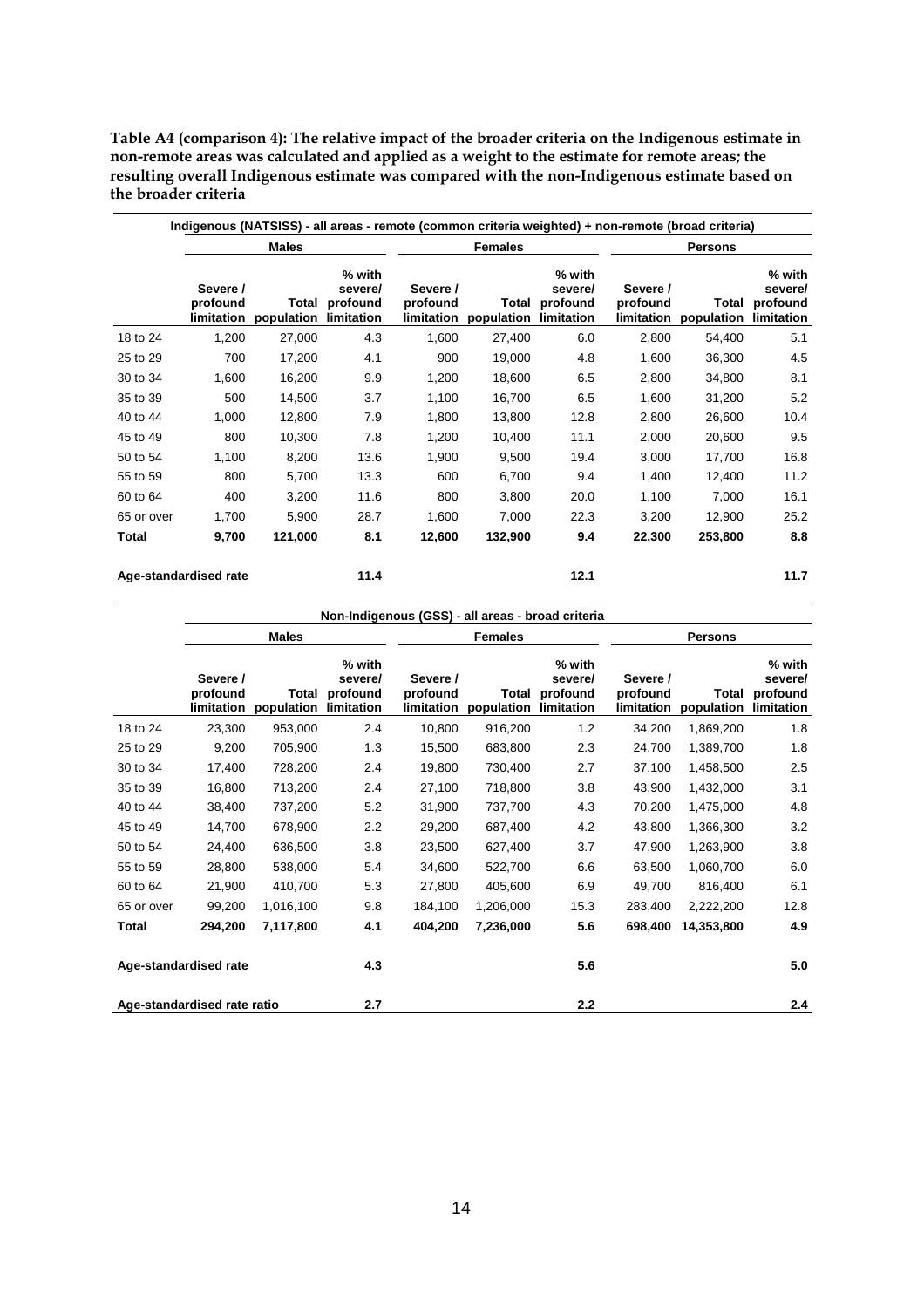# **Appendix 2: Activity limitations and their severity**

People who were identified as having a disability in the 2002 NATSISS and the 2002 GSS were asked about their need for assistance with core activities: self-care, mobility, communication. Four levels of core activity limitation were determined, based on whether a person needs personal assistance with, has difficulty with, or uses aids or equipment for any of the core activities. A person's overall level of core activity limitation is determined by the highest level of limitation the person experienced in any of the core activity areas. The four levels of core activity limitation are:

- profound always needing assistance to perform a core activity;
- severe sometimes needs assistance to perform a core activity;
- moderate does not need assistance, but has difficulty performing a core activity; and
- mild—has no difficulty performing a core activity but uses aids or equipment because of disability.

Core activities comprise the following tasks contributing to the definition of severe or profound core activity limitation:

- self-care—bathing or showering, dressing, eating, using the toilet, and bladder or bowel control;
- mobility—getting into or out of a bed or chair, moving around at home and going to or getting around a place away from home; and
- communication—understanding and being understood by others: strangers, family and friends.